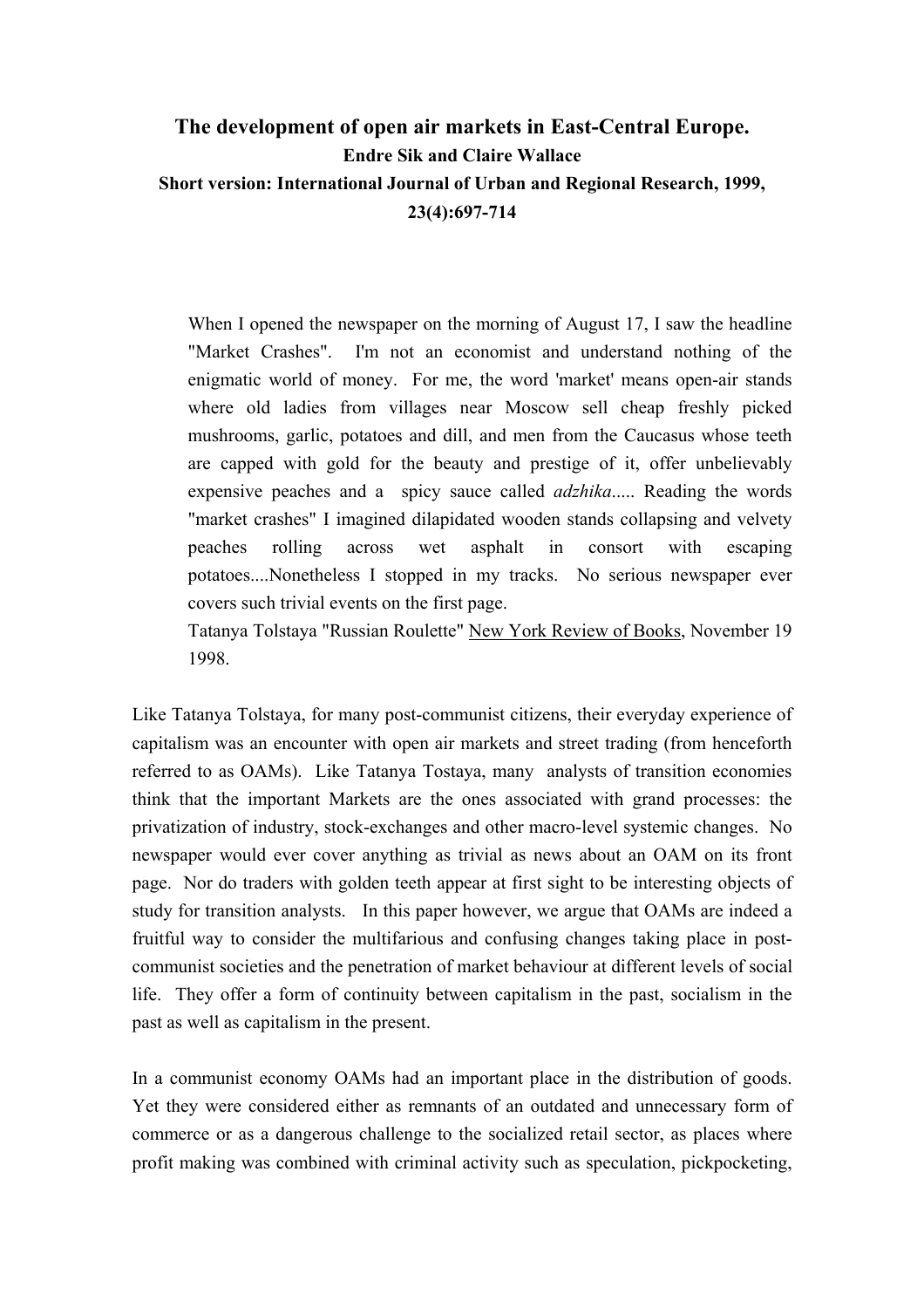or the reselling of smuggled and stolen property. As a consequence, OAMs in a communist economy were continuously under the threat of police raids or - at best tolerated as suspicious but irrelevant distortions of the production and distribution system. From various sources, however, we can learn that OAMs existed not only in more tolerant Hungary (Dankó 1963, 1980) but also in the USSR as well (Katsenelinboigen 1977, Alexeev and Sayer 1987, Fish and Lynn 1989) and the sparse information we can find seems to show an increase in this activity as communism developed through stagnation into over-maturity during the 1980s (Böröcz 1992, Wedel 1986).

The collapse of Communism in Eastern European post-communist countries resulted in an expansion of numbers and type of OAMs. Street trading appeared in many cities, towns and villages, absorbing a range of social groups. All over Eastern and Central Europe, people clustered in open-air market such as sports stadiums in order to buy and sell goods directly. The activity of trading or buying on OAMs became more open, more acceptable and more noticeable in the post-communist period. Now OAMs have become an integral part of the post-communist economies of Eastern and Central Europe, just as they were part of the communist economies. They form a continuum from seemingly ad hoc, disorganized street corner meeting places with itinerant traders selling from baskets, the pocket or small suitcases, to the bazaar in Warsaw Stadium or the Chinese market in Budapest (see Czako and Sik this volume) where there are turnovers in millions of dollars. More intermediate forms are often organized around older traditional Fairs with licensed artisans in the centre and trader-tourists around the fringe. The less formalized, more illegal and more flight-ready types of OAMs are more typical in Eastern Europe (and in the Eastern parts of Central Europe such as close to the Ukrainian and Romanian borders) whilst the more formalized ones are more typical of Central Europe. This is partly on account of the attitudes of the former socialist states to such activities and also to the nature of the transition process, including the power of the state to create and enforce regulations, the investment policy of foreign and local capital and so on. Local people tend to favour the kind of semilegal commerce requiring very low investment whilst foreign capital often prefers the large shopping mall which takes time, money and political collateral to establish. Thus, whilst OAMs retain many of their earlier characteristics, their functions have also changed. This is why it is important to understand how and why their functions have changed and the implications of this for the economic and social transition more generally.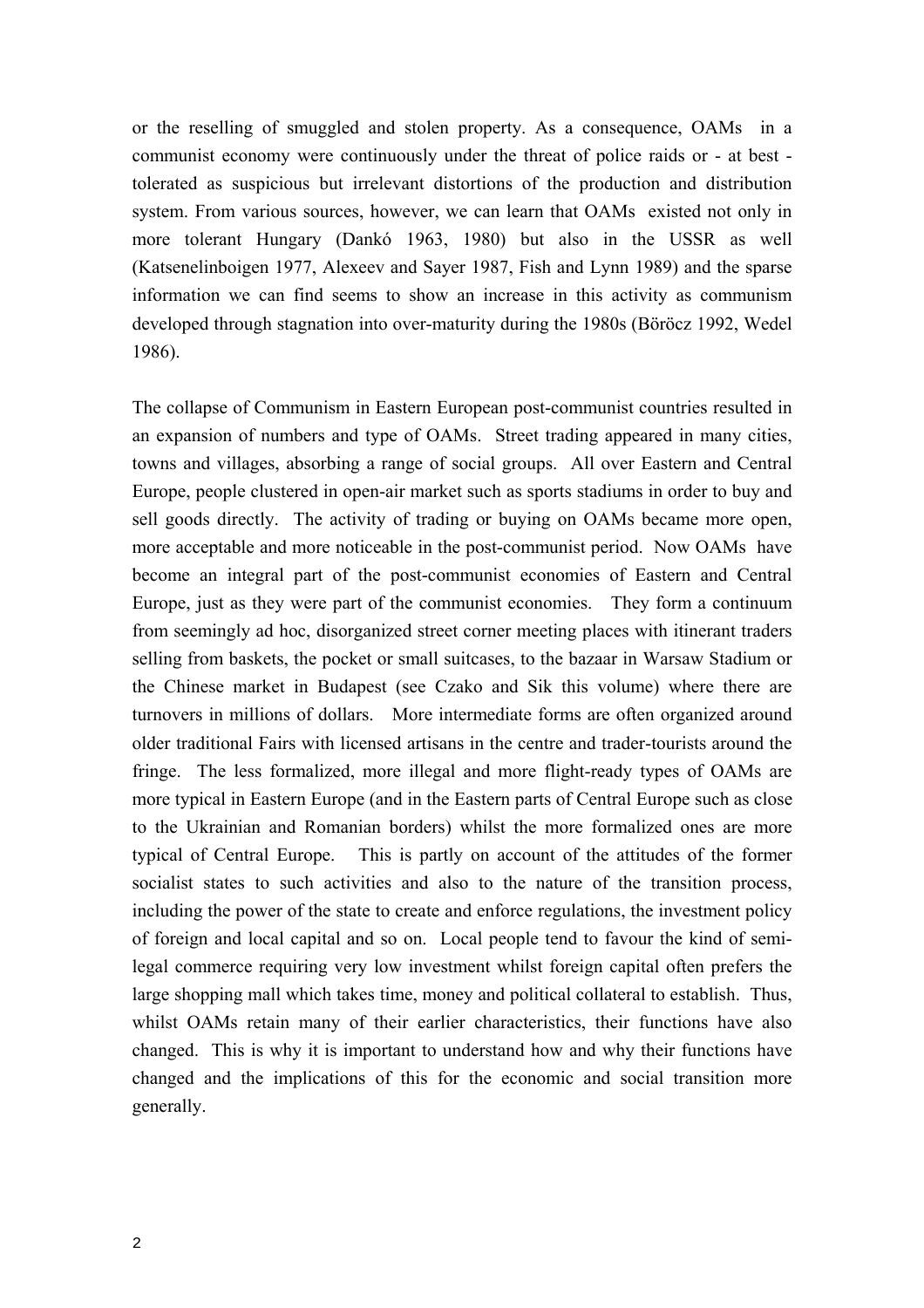Not only did the OAMs become more open, but the study of OAMs has also become more acceptable. Perhaps the most systematic attempt to study this kind of non-formal and usually unrecorded activity has been in Hungary under the leadership of Endre Sik, where there has been attempt to understand its role as part of transforming economic relations Czako 1997, Sik 1997a, 1997b). Elsewhere, more small-scale and anthropological studies have been carried out (for Bulgaria for example, see Konstantinov 1994, 1998) and there are also notable studies by Krystina Iglicka and Keith Sword in Poland (1999), by Marcus Kaiser in Uzbekistan (1997) and by the Hann`s in Poland and in northern Turkey (1992). This collection of papers brings together some of the contributions to this field. However, in this introductory paper we have tried to provide an overview by moving beyond descriptions of individual OAMs or small groups of traders and towards providing a more analytical way of accounting for this phenomenon in general.

The idea of studying market relations through OAMs as was introduced by Polányi (Polanyi 1957/1976, 1984). According to his definition, the OAM is a particular organizational form of trading activity, a place for the exchange of "simple" goods. OAMs are not simply the territorial manifestations of the so called market principle (the emergence of equilibrium automatically due to the functioning of supply, demand and price). The OAM is rather an institution where the creation of supply and demand, the process of determining price and the exchange processes themselves are influenced by culturally shaped habits, by the formal rules of local and central authorities, and by the internal processes and organization of a given OAM. Nor do they only trade in 'simple' goods and agricultural products as many of the more traditional studies have described. In the post-communist countries they are some of the main sites for the selling and buying of computer software and equipment, CD ROM's and even sophisticated weaponry.

In contrast to Polányi's economic historical point of view, we do not consider as an essential condition of an OAM that it should be restricted to the sale of foodstuffs and craftsmen's products. We prefer the wider perspective of the followers of Polányi (e.g. Bohannan–Dalton 1962) who define OAMs in a very general way, as sites (or institutions) of exchange, in which the social, cultural, political, and economic characteristics of the actors influence the extent and manifestation of the market principle, which is - of necessity - present in all transactions. Their approach emphasizes the idea that the non-economic functions of OAMs are based upon the fact that they are a meeting point for large crowds of people belonging to different ethnic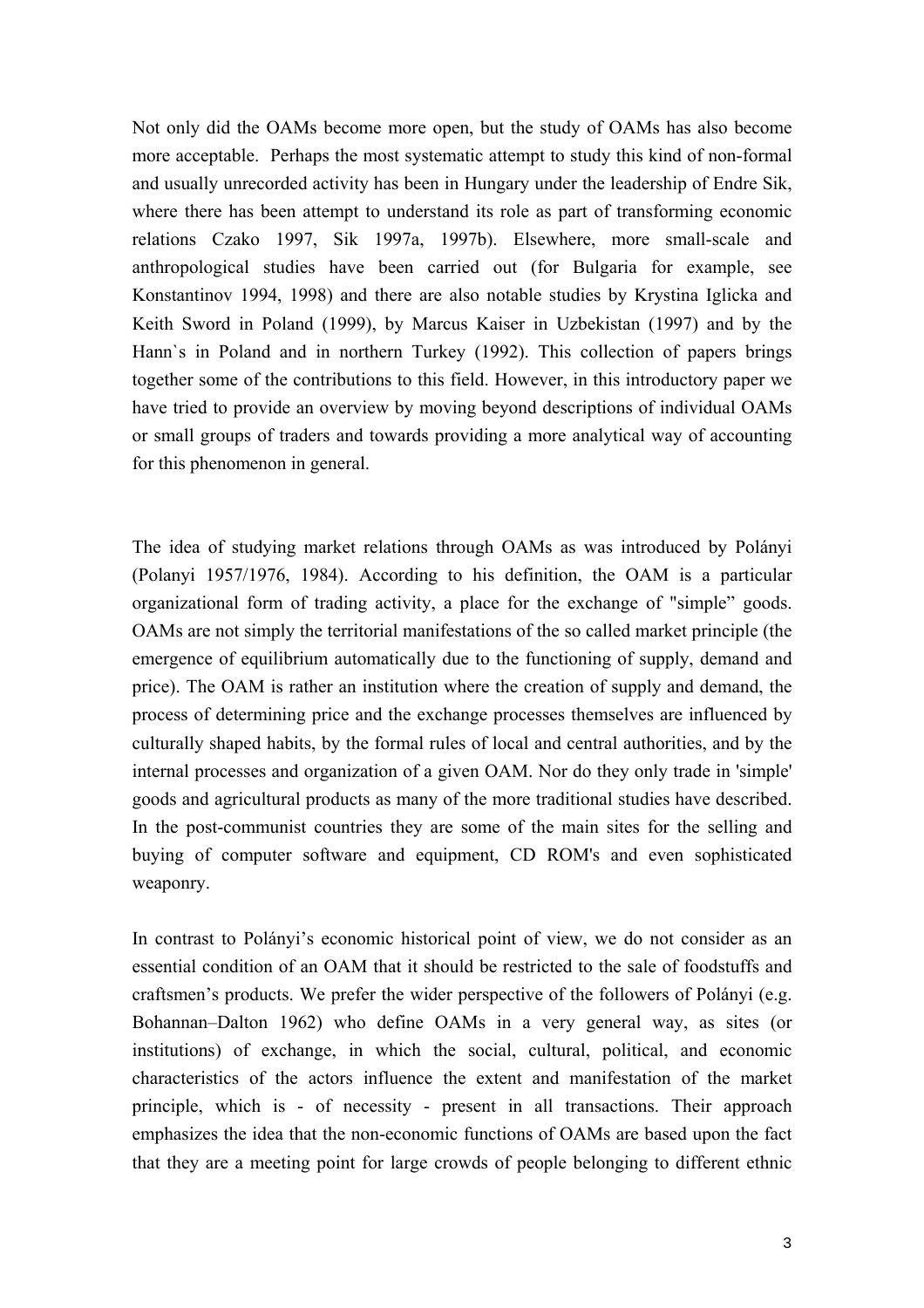groups, who have no other opportunities to come together. Therefore, OAMs are also the places for the exchange of information, recreation, seeing relatives, and political campaigns. Moreover, crowded places also stimulate the appearance of certain activities, such as prostitution and theft, evoked by the presence of a consumptionoriented crowd that is temporarily freed from their domestic cultural constraints.

Studies of post-communist and communist societies have often taken Polanyi's conceptual contrast of "market" versus "redistributive" systems as their starting point. However, as Walder (1996) points out, this sets up a stereotypical polarity which does not always correspond with empirical reality. This is particularly the case in the study of OAMs which were organized according to 'market' principles but existed within the communist redistributive system and were even an essential part of it. The OAMs provided a place where activities from the 'second economy' could be realized according to market principles of supply and demand, price efficiency and competition. They were a compensation for the failures of the redistributive system to produce and deliver goods. This second economy was studied most extensively in Hungary. In Hungary the liberalization of the communist system which began already in the 1970s and 1980s perhaps allowed more open market activity. However, OAMs were also a familiar part of the communist economy elsewhere, as is clear from Tatanya Tolstaya`s description. Nevertheless, despite the timeless and universal qualities of OAMs described by Czako and Sik (this volume) their activities are shaped by state policies and institutional contexts: we need to consider these. In the words of Andrew Walder when he was trying to provide a theoretical framework for the study of market transitions: "Markets (i.e. in the sense of market economies) per se are not the issue. What matters are the variable institutions and conditions that define markets, and our theory and research must put them at centre stage." (Walder 1996:1060-1061). The OAM is one such institution and this is why its study is important.

After the apparent collapse of the redistributive system in 1989 it was believed that the second economy would disappear, being absorbed into the capitalist market economy more generally. This did not happen in the case of the OAMs. As our data here show, they in fact expanded following the collapse of communism. This was because the institutional redistributive arrangements such as COMECON were dismantled, prices were liberalized, trade was liberalized, subsidies withdrawn and market entry was opened by a series of changes in the law from 1990 to 1991 at least in the Central European countries: Hungary, Poland, the Czech and Slovak Republics and Bulgaria. However, this left what Elster/Offe and colleagues call an 'institutional void' where the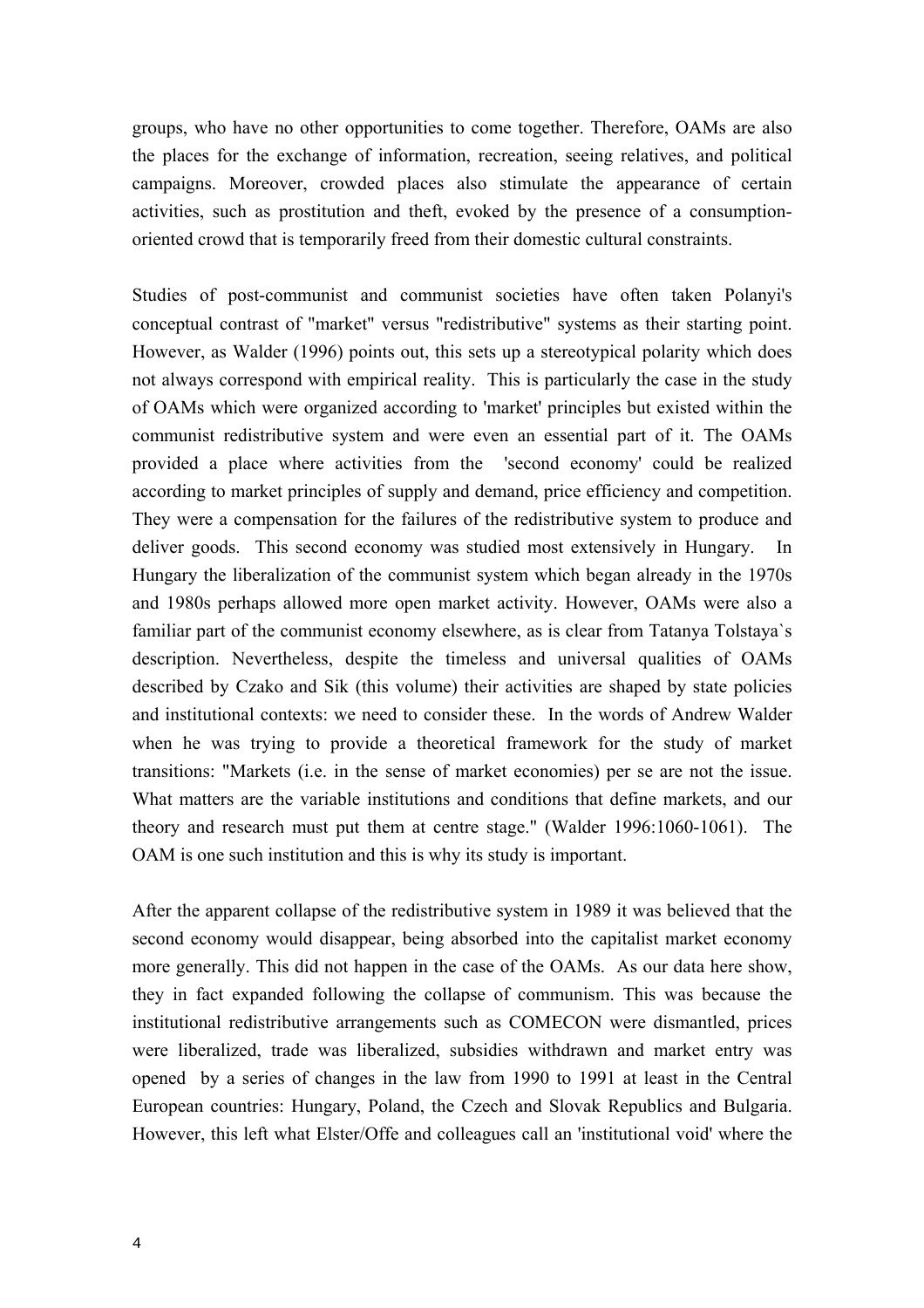state withdrew very quickly, but other institutions were not yet set up to regulate and institutionalize capitalism.

Furthermore, whilst privatization schemes for large industries and state property were introduced, progress was very slow and was hampered at the macro level by institutional resistance from various interest groups, Dukes and Grime 1994, Kowalik, 1994). The result was some mutant forms of ownership, organized neither according to market nor according to redistributive principles and termed by Stark 'recombinant' property forms (Stark 1996). However, this was not the case with the small privatization - the privatization of small businesses and entrepreneurial activities which proceeded very rapidly at least in the Central European countries - Poland, Hungary, Czech Republic. This created an undergrowth of small firms which operated according to 'market' principles. Many of them had begun as street traders or in OAMs and were later able to institutionalize and formalize their activities in shops.

This activity also contradicts some of the preoccupations of the early theories of transition. At first it was believed that the lack of entrepreneurship would hamper the transition process and that it would take many years for values to change the embedded 'Homo Sovieticus' mentality, Offe 1994). People brought up to expect everything from the state would not suddenly provide for themselves. The slow pace of privatization in Central Europe and the lack of reform altogether in many countries of the former Soviet Union seem to bear this out. Yet entrepreneurship was thrust upon many people of Central and Eastern-Europe as the destruction of the old system was not immediately replaced with viable alternative. Whilst some might seize willingly upon such opportunities, for others it was an unwanted burden. People used to behaving resourcefully by combining different sources of economic activity continued to use these skills in a new environment and the skills used for surviving in a Communist society turned out to be very useful ones for surviving in a post-Communist one as well (Wallace,1998b, Rose 1995, Piirainen 1997). There is even perhaps a longer line of continuity to the strategies people developed for surviving under wartime occupation or conditions of shortage (Wedel 1992). This is evident in the empirical material presented in these papers on OAMs where there is ample evidence that people behaved in entrepreneurial ways either through preference or by necessity. Far from not having the values associated with market capitalism, they developed these values very quickly and in fact were already familiar with them from activity in the former second economy.

This leads us to the way in which OAMs, which often contradict the processes of transformation at a more macro level, just as they contradicted the state redistributive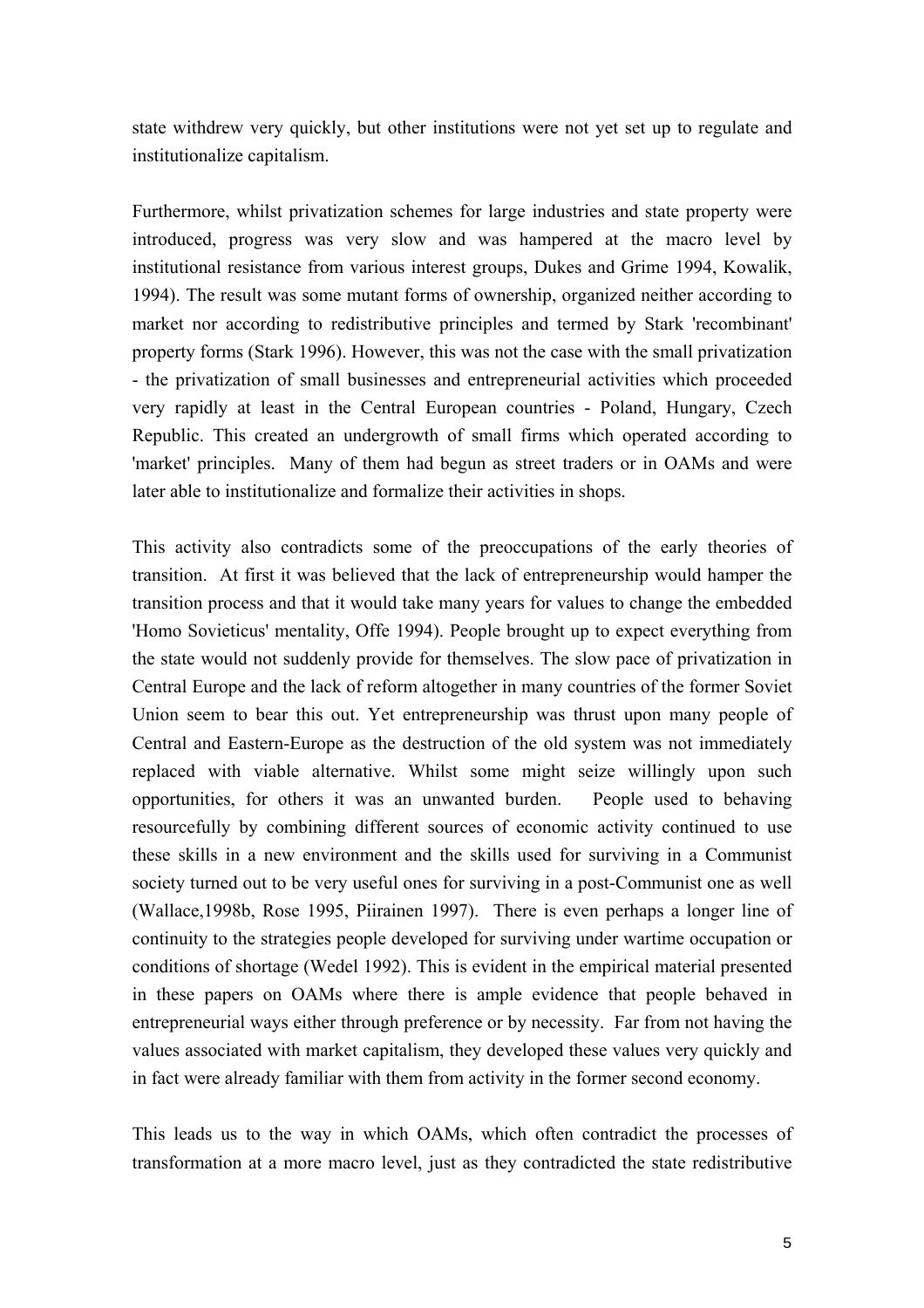system, can help us to better understand transformations in post-communist Europe more generally. Szelenyi and Kostello (1996) in their discussion of the different forms of transformation in China and Hungary argue that it is important to understand the extent and degree of market penetration in these societies. However, it is also important to understand how these differ according to institutional arrangements - and here contrasts between China and Hungary are important. Our argument is that OAMs allow this penetration at the level of small-scale entrepreneurial activity which encounters the market in its most raw and direct form - in face-to-face interactions. These activities are not only important for market penetration but also for the survival of households whose income from the formal state system is not sufficient for them to live on and for the many people whose income even declined in the period 1989-1998. Szelenyi and Kostello are also interested in how market penetration affects different social strata, different segments of the elite and in what is the class character of these actors. Whilst it is important to study the role of elite groups, it is nevertheless important to study the every day activities of the non-elite groups and here the informal economy is still an important aspect in the stratification system. Indeed, some argue that it is the strategies of households between different economic sectors which provide the basis for a new stratification system (Piirainen,1997). The extent to which OAMs embody marginal activities or the extent to which they are the seed bed for new entrepreneurs is not yet clear, but it seems that the greater extent of institutionalization of capitalism in the Central European countries (Poland, Hungary, Czech and Slovak Republics) means that OAMS become relegated to a more traditional supplementary role. However, the "institutional void" which has opened up and even widened in the former Soviet Union mean that OAMs represent a major form of exchange and distribution of goods.

What is often ignored in economic sociology, with the concentration on productive activities, is that under conditions of late capitalism, capitalist penetration is assisted by a cultural shift in values associated with consumption. The flowering of consumer culture and desire for certain kinds of status-defining products is satisfied most directly through OAMs where formal retail shops take longer to respond to consumer trends and also charge higher prices. This ability to realize fashionable consumption is one of the more conspicuous changes which have taken place in post-communist societies, where despite widespread poverty, the 'street theatre' of fashion styles is very evident. Consumption works also as a socially differentiating principle. The discouragement of consumer differentiation under the former regimes is replaced by conspicous consumption of the new rich and other groups who define their new status with ostentatious goods and fashions. For other groups who could not afford the status symbols of the new rich, copies of them bought cheaply at OAMs could substitute.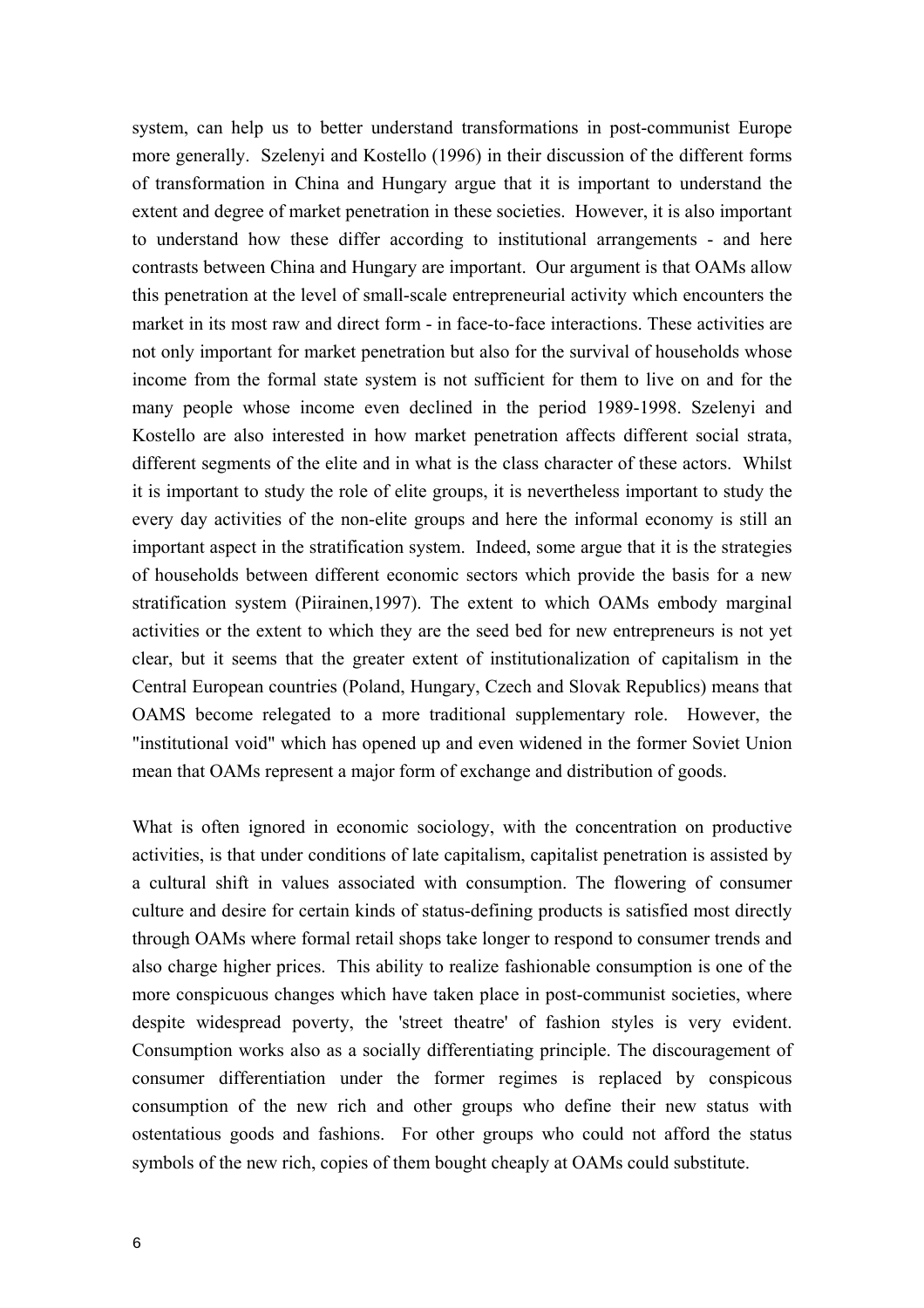The way in which markets develop in post-communist societies are shaped in different ways by the different forms of transition or collapse of the state redistributive systems and we would expect this to take 'path dependent' forms (see Czako and Sik this volume). For this reason the study of OAMs as an integral part of the economies and societies of post-communist Eastern Europe continues to be of interest.

## **Structural changes affecting the development of OAMs**

OAMs are sites where people come to buy and sell wares in a face-to-face interaction. They differ from normal retail shops in being open air and casual in organization so that vendors may come and go. The OAMs of Eastern Europe have become significant points of information exchange and places for the retailing of commodities. Although OAMs and trading have been studied around the world, in post-communist Europe they have particular functions which make them a unique part of the transformation process. One reason is due to the fact that they have developed from being sites for illegal activities condemned as 'parasitical' by the former regimes (but nevertheless an important part of those regimes) to becoming more and more open.

The other reason might be called a structural characteristics of a transforming economy in the following processes are taking place simultaneously:

- a hegemonic socialized retail sector was being deconstructed
- the former bilateral international trade among the transforming countries, which operated smoothly but not necessarily efficiently, disappeared from one day to the next
- previously closed borders were opening
- the previously strong and paternalistic state became more like a weak stepparent to its citizens
- the growth of consumer culture
- the standard of living decreased rapidly over a period of years in many countries for many people with no hope of recovery

Let us now consider each of these in more detail. Under the communist economic both the supply and production of goods was centrally controlled and distributed not so much according to consumer needs as according to central plans and quotas. Indeed, consumer goods held a low priority in the communist economic systems in relation to production. Shortages were frequent, indeed built in to the system (Kornai 1992) and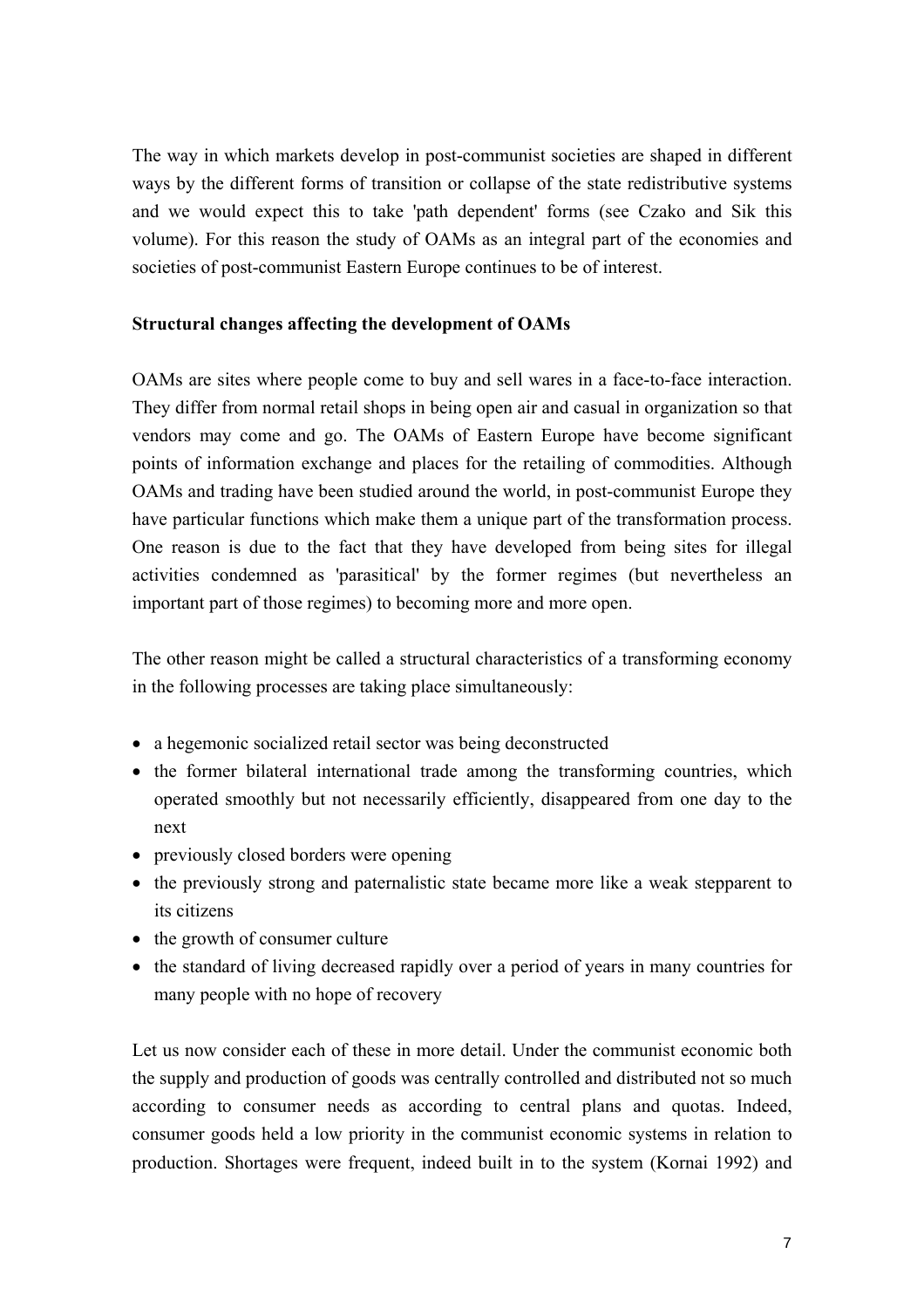conspicuous consumption considered immoral or dangerous in a system where everyone was supposed to have low and nearly equal incomes. One of the changes introduced within the first few years of the reform period was to liberalize the retail trade, so that private wholesalers were able to introduce new links in the distribution chain. Also, new international stores and supermarkets were able to open up (often selling goods well beyond the pocket of the ordinary consumer), whilst department stores and shop chains were privatized, sometimes with foreign investment. Another important factor was the liberalization of the small scale retail sector as the small shops were auctioned or leased to local business people, bringing an undergrowth of new small enterprises. However, privatization, dogged by many legal and political problems, in many ways lagged behind the spontaneous activities of consumers and vendors, who took it on themselves to bring the goods to the people. Commerce flourished when it was no longer illegal but for a space of time it was not fully harnessed by the legal system (and in many countries is still not adequately regulated). This informal solution compensated for the yet-to-be improved official retail sector and continued alongside of it.

The communist import-export system, dubbed COMECON, had arranged for the circulation of goods around the communist countries, based upon a barter system rather than transfers of money. This ensured the mutual inter-dependency of the various communist countries, as shoes made in the Czech Republic were exchanged for bathroom equipment made in Eastern Germany, but was not particularly sensitive to consumer demand. With the collapse of communist regimes, this system disappeared almost overnight as the formerly socialist reciprocities were extinguished, foreign and unofficially obtained goods flooded the market and countries demanded payment for exports in hard currency, which the economically strapped post-communist nation states could not afford to produce. This lead at first to even greater shortages of certain goods in some retail sectors than had existed previously and opened the door to the small scale cross border trader who was able to privately 'liberate' materials from the communistera warehouses and stockpiles.

This was only possible however, because of the third factor, the fact that borders which had formerly been almost completely sealed during a period when even travel around communist countries was restricted, were now opened for the relatively free travel by individuals and small vehicles. This was the case in Hungary and Poland since the 1970s but impossible for GDR citizens until the very last days of Communism. In the Soviet Union during and after perestroika organized tours represented the main opportunity except for those who lived near borders and could visit their relatives. Another hidden form of trader tourism was the through students and soldiers stationed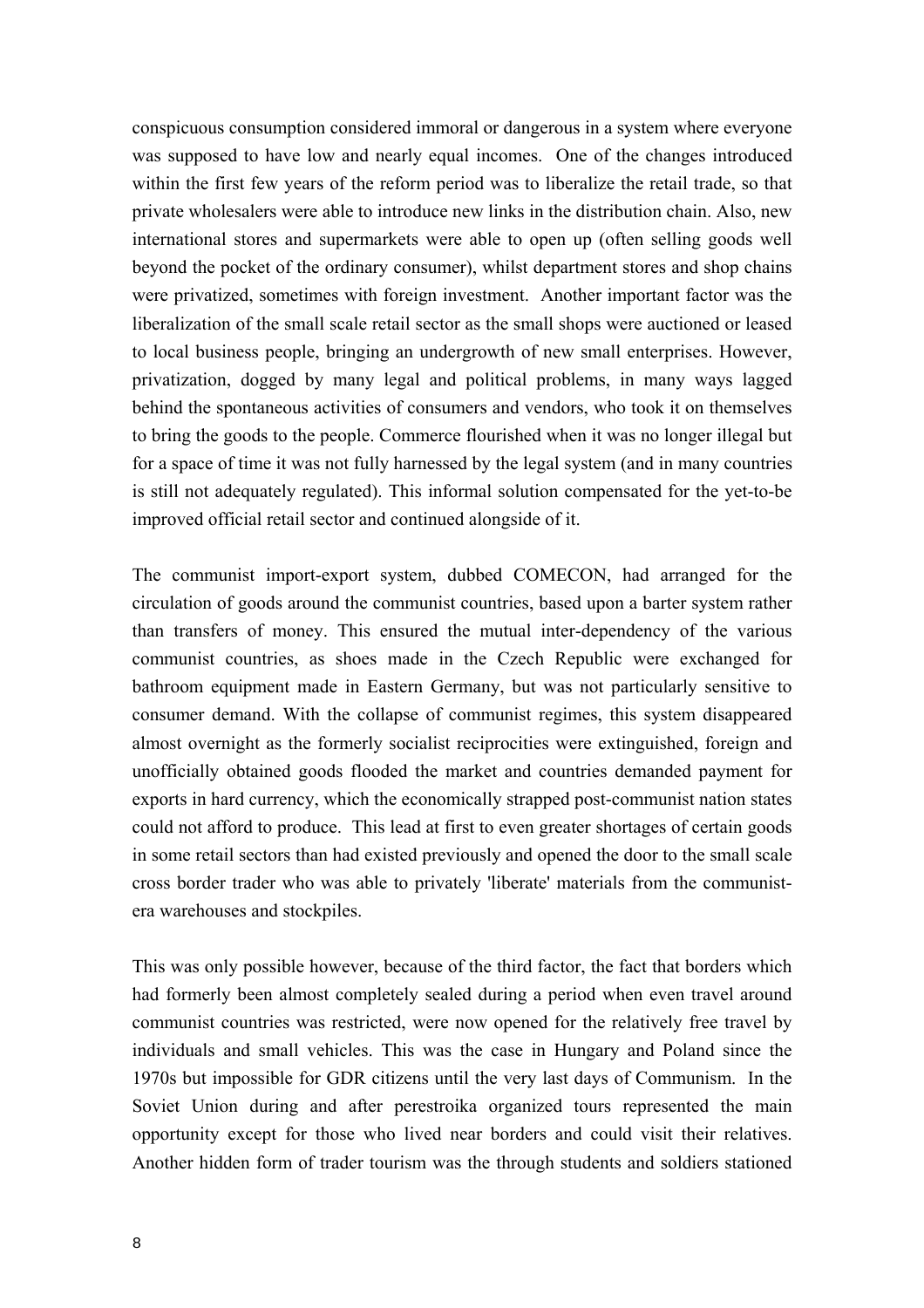abroad, especially officers and their families, who carried out regular commercial activities from the 1970s onwards. During the Perestroika period, the opening of borders in the 1980s set off a flurry of trading activities, which turned every conceivable space - street corners, subways, village squares - into OAMs. However, during the 1990s they were increasingly officially regulated and controlled and full-time entrepreneurs began to emerge. In the meantime much of the OAM market activity remained unregulated and unofficial. Trading - especially cross border trading depends upon price differences and economic imbalances between countries and these have been growing as different countries have taken different routes out of communism. It also depends upon the character of the regions in which they are situated and the examples presented in this volume show very different conditions for the same activities. In the central European region - those countries which lie on the rim of the European Union and are the first candidates for entry - OAMs have become increasingly regulated and restricted. They have become more formalized and institutionalized as forms of exchange. Furthermore, the successful privatization of the retail sector in those countries means that they are relegated more to a residual role supplying needs not met by the normal retail sector or at a cheaper price. This represents part of the 'normalization' of street OAMs to forms similar to the ones in more stable capitalist societies. However, in the former Soviet Union and countries facing severe economic problems such as Bulgaria in 1996 and the Federal Republic of Yugoslavia since the war there, OAMs represent a substitute for a dysfunctional retail sector which might provide western goods at astronomically high prices mixed with local and Far-Eastern products unattractively packaged or be unable to import goods officially at all on account of the international embargo in the case of the Federal Republic of Yugoslavia and the economic crisis in the case of Bulgaria. In these countries more and more people are pushed into trading because of the steep decline in living standards and collapse of the labour market. More people are forced to become 'price hunting' consumers. These changes affect the West-European countries, as well. In Norway, on the northern border of post-communist Europe, Eastern European traders were pushed out through more rigorous policing and change in the regulations affecting them. From Germany in the West, to Turkey in the South "Russian" and "Polish" OAMs appear and challenge the local retail structures.

The state control of the system of the production and distribution of goods under communism was held in place by a strong political control over the movement and activities of citizens. All aspects of social and economic life were under scrutiny, a factor reflected in very low official crime rates. In return for the 'good behaviour' of its citizen-children, the paternalistic state provided jobs, houses, social welfare benefits,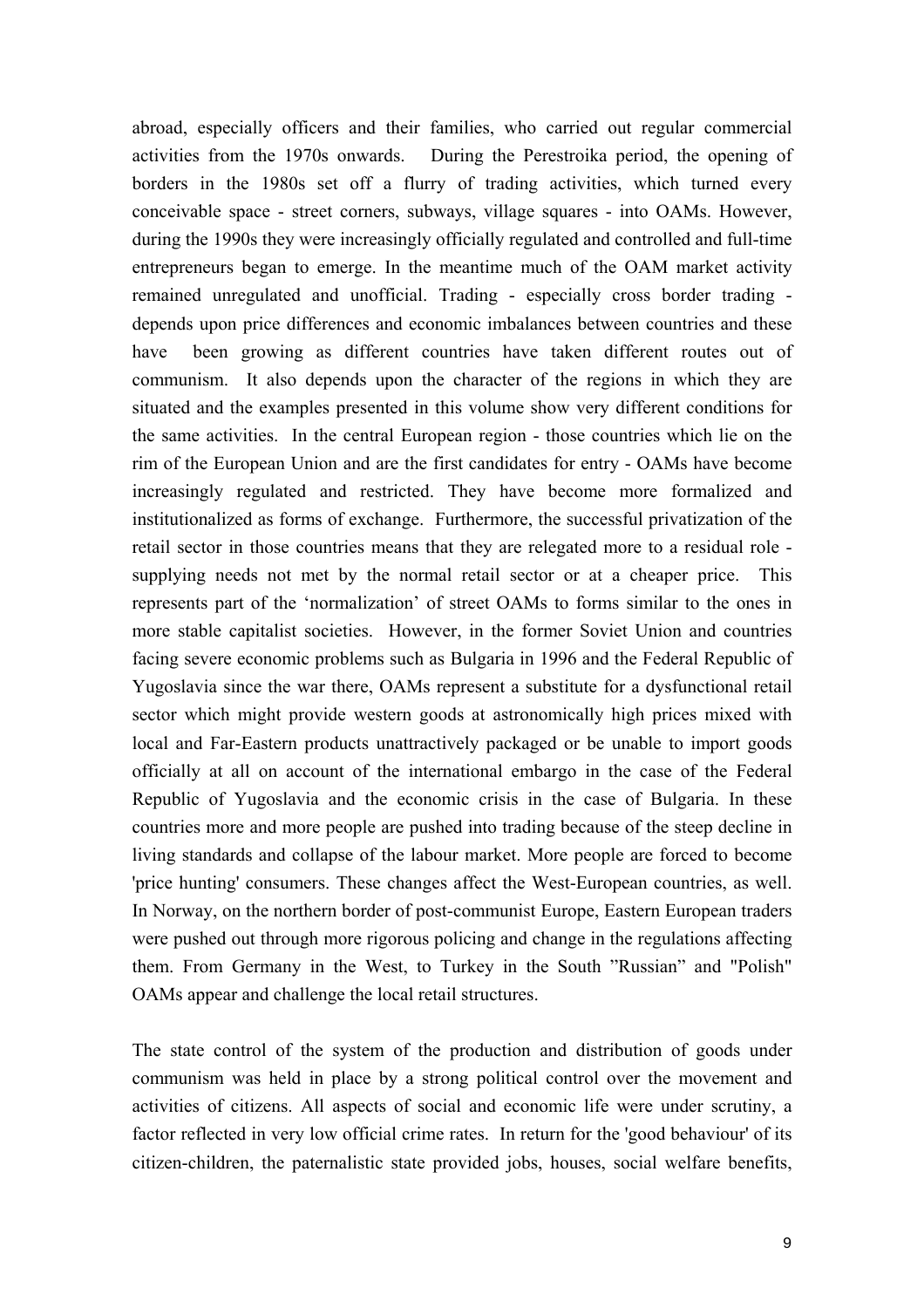education, health care and so on. Incomes were low but stable. With the liberalization and democratization of the former-communist regimes, this state paternalism also started to crumble. Increasingly, citizens have to fend for themselves in terms of welfare, employment, housing, health and other social goods, as a variety of competing systems of provision have developed and increasingly they had to pay for these formerly free or subsidized services. The post-communist citizens therefore became increasingly critical consumers and tax payers, able to exert their claims through elected representatives and popular protest. Furthermore, the states were often too weak to pass legislation or if passed, to implement and enforce it.

The pervasive surveillance of the citizenry under the former regimes ensured that even cultural activities such as listening to popular music or wearing fashionable clothes, were treated with suspicion and even seen as potential subversion (Wallace and Kovatcheva 1996). The growth of consumerism from the 1970s onwards in many countries became more and more difficult for the authorities to control. Indeed, it could be said that this frustrated consumerism, especially in the most western band of postcommunist countries who could watch European advertisement on their TV screens, lead to increasing discontent with the former regimes.

By the 1990s, however, conspicuous consumption had become a source of pleasure and also a form of social differentiation (Bourdieu 1984). Consumers could parade their sophistication by displaying 'foreign' styles and brands, many of which could be purchased more easily (and cheaply) on the OAMs. Fake copies of wellknown brands were produced resulting in 'Yves Gauche' hair shampoos and 'Salamander' raincoats (Salamander being a high status German brandname - but for shoes, not for clothing!). Or labels were snipped out of second hand clothes and attached to these facsimiles. Consumerism was no longer discouraged; it flourished. OAMs are not just the site where economic exchanges take place, they also have *cultural* significance. OAMs also have an atmosphere of spectacle or carnival and are therefore often held on holidays rather than normal working times. The colorful display of wares, the ostentatious banter of some of the vendors, the sale of candies, cakes, and take away food by people moving between stands or selling from one place, encourage this carnival/holiday atmosphere. OAMs are places of entertainment. Wandering around looking at the wares, comparing prices, fantasizing about purchases and life-styles or simply enjoying the exotic combinations of smells, sights, sounds and various ethnic groups which would not normally be encountered, all contribute to the pleasures of visiting OAMs, much like that of the flavor in the metropolis. These pleasures have been described in other contexts and in many ways, the OAMs is the proto-type for the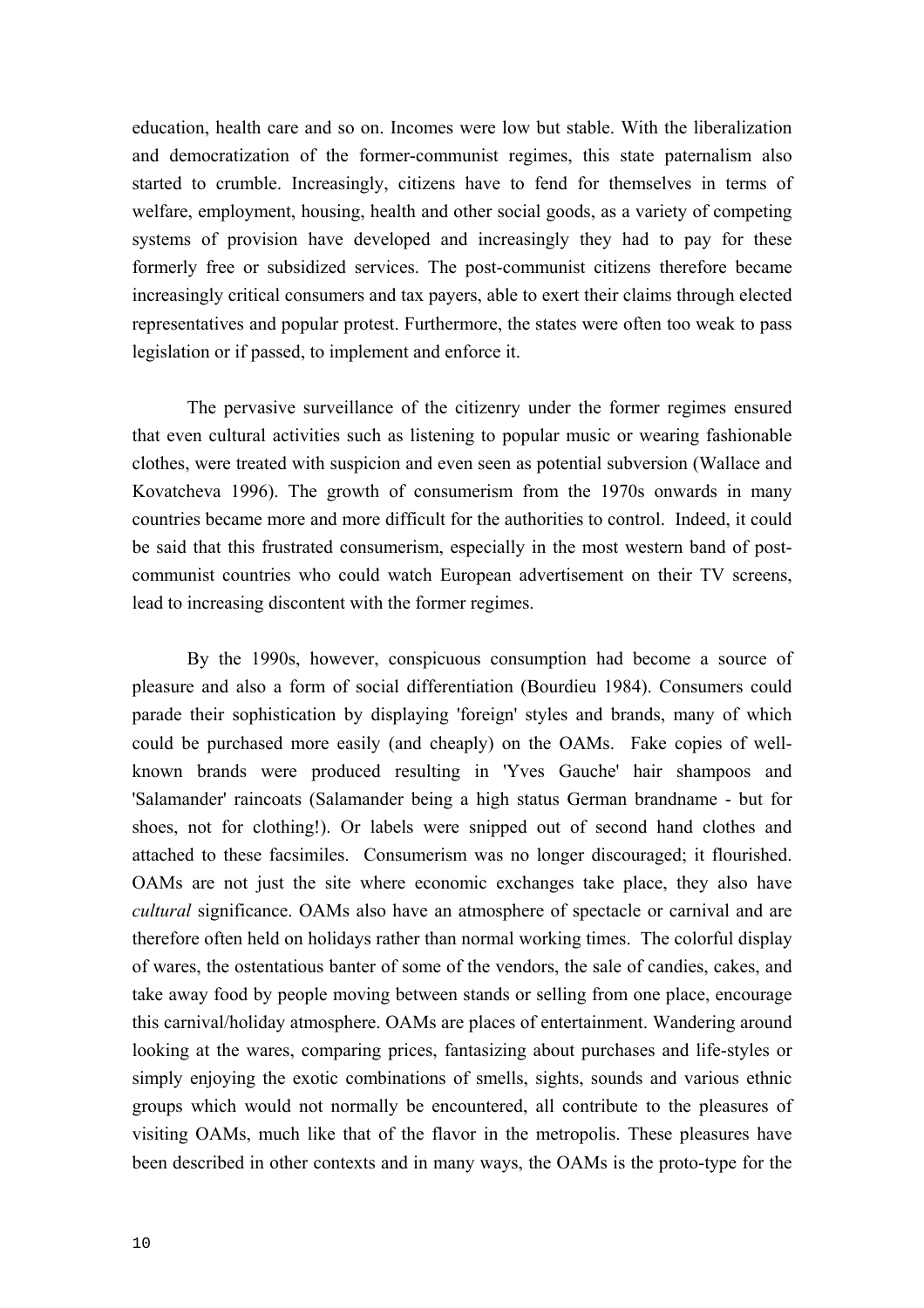shopping mall (Shields 1996). Many people just go to look. OAMs are also important tourist attractions and some of the famous ones such as the Privost in Odessa, form the subject of literature and art. This is the case also with the Hortorgaby Bridge OAM described later.

In almost all post-communist countries there has been a rapid decline in living standards and increasing polarization between social groups. The general fall in industrial output and in GDP has only recently started to be reversed in some countries - Hungary has only just got back to the living standard it enjoyed in 1989. The living standards, as measured by GDP per capita (purchasing power parity measures) dropped in most countries in the immediate transition period (1990-1993). Since then, they have risen again in some countries - notably, the Czech Republic, Slovakia, Poland, Hungary, Slovenia and Romania. Yet in 1998 there were still a range of countries - Ukraine, Russia, Croatia and Bulgaria - where living standards had dropped in comparison with the past. However, these aggregated statistics hide important differences within population groups as the unemployed, the elderly, those managing on state incomes and pensions and those with large or single parent families continue to see their living standards eroded, whereas other groups are able to take advantage of the new consumer freedoms. In representative interview-based surveys, the majority of people in Central and Eastern Europe - two thirds - perceive themselves as being worse off than they were in the past (Wallace 1998b). These tendencies were further aggravated by sharply rising inflation as a by-product of price liberalization and in some countries even hyperinflation. Unemployment has risen in each country quite dramatically, being much higher than the European average, although this is disguised in the former Soviet countries by the widespread practice of retaining workers on no pay. For the socially excluded groups, the glittering consumer prizes now on view in the shop windows were out of reach, as were even some basic living essentials. Even formerly free services such as health, education and so on had to be increasingly paid for. OAMs, especially those providing goods produced and distributed within Eastern Europe provided some alternative. They enabled otherwise poor consumers to participate in consumer culture and the growing numbers suffering real poverty to buy goods directly from vendors and producers at below normal retail prices.

Another feature of the differences between countries is that we see very different patterns of transformation taking place. Whereas in the Central European countries the economies have stabilized and there has been some growth and even a rise in living standards since 1992/3, the Balkan countries have been much slower and more patchy in their development - in Bulgaria there has even been a decline following the economic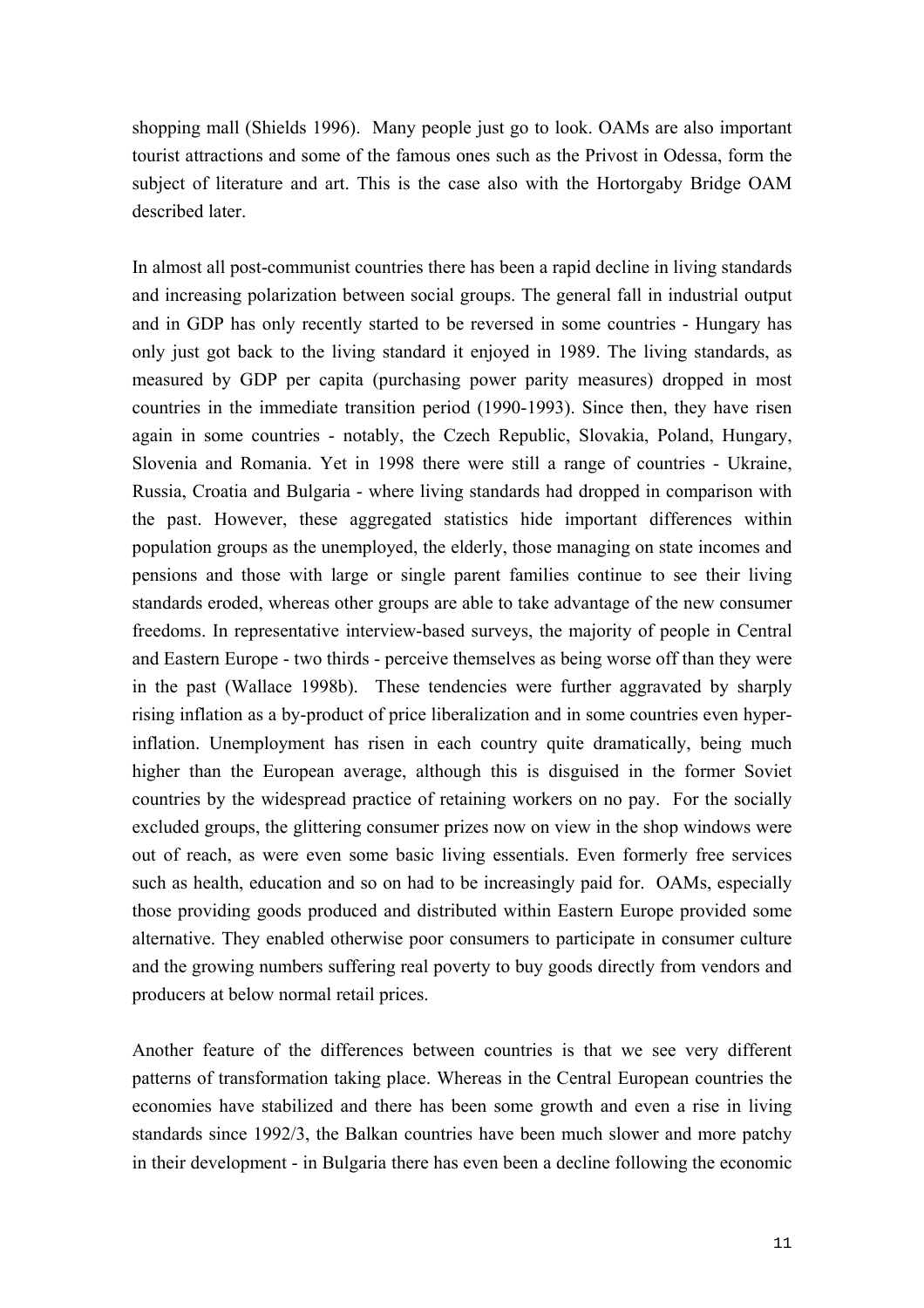crisis of 1996/7. However, some of the former Soviet Union countries which border Central and Eastern Europe - represented in these statistics by Russia and Ukraine have experienced a continuing deterioration of living standards, which accelerated after 1992 when they gained their independence. Hyper-inflation, destabilization of the currency and very steeply rising prices (some prices were close to those of countries in the West and generally higher than in Central and Eastern European countries) with continuing low or even falling incomes characterized these countries. The gap between prices and the incomes of most people grew. In these countries the lack of any proper economic reform meant that a normal retail sector could not be established and the collapse of the COMECON trading system meant that many consumer goods could no longer be officially imported. Western shops such as Benetton sell their wares at extremely high prices and luxury cosmetics shops cater for the super rich but the ordinary consumer is less well served. In addition there are steep import duties, unrealistically high taxes and perhaps also the costs of extortion rackets to add to the price. One of the main places to shop became the OAM where goods are cheaper or goods are provided that are not elsewhere available. The OAMs therefore become a *substitute* rather than a *supplement* to the normal retail sector, the role they perform in Central European countries. OAMs sell goods brought in from Turkey, Poland or the United Arab Emirates (a free trade zone and source of cheap electrical goods from the Far East). New OAMs, often very large ones, sprang up around many different cities in the 1990s and small casual trade, especially by older women, continued in the surrounding streets. Nor is it clear that their role will necessarily decline. These OAMs provide a very efficient way of bringing goods to the consumer and are very sensitive to consumer demand. Within weeks a style may change and the OAMs, supplied by small, flexible manufacturing units, often in Poland or Turkey, can easily respond.

After the transformation, the established COMECON OAMs boomed and were joined by all manner of small petty trading on sidewalks, in subways and on street corners selling anything and everything from shampoo to shoe polish, from cigarettes to kitchen sinks. Many traders took advantage of the different prices and exchange rates in neighbouring countries and went across borders to buy or sell bringing with them as many goods as could be carried in their hand luggage - these were known as `trader tourists`(Hann and Hann 1992, Hann 1992) or `shuttle traders`. The collapse of communism lead to the opening of borders, not only to the West but within the Eastern block countries as well. Furthermore it was no longer illegal to speculate - in fact, it was encouraged. These new small entrepreneurs took advantage of the new relaxed attitude towards commerce and the lack of legislation for controlling it.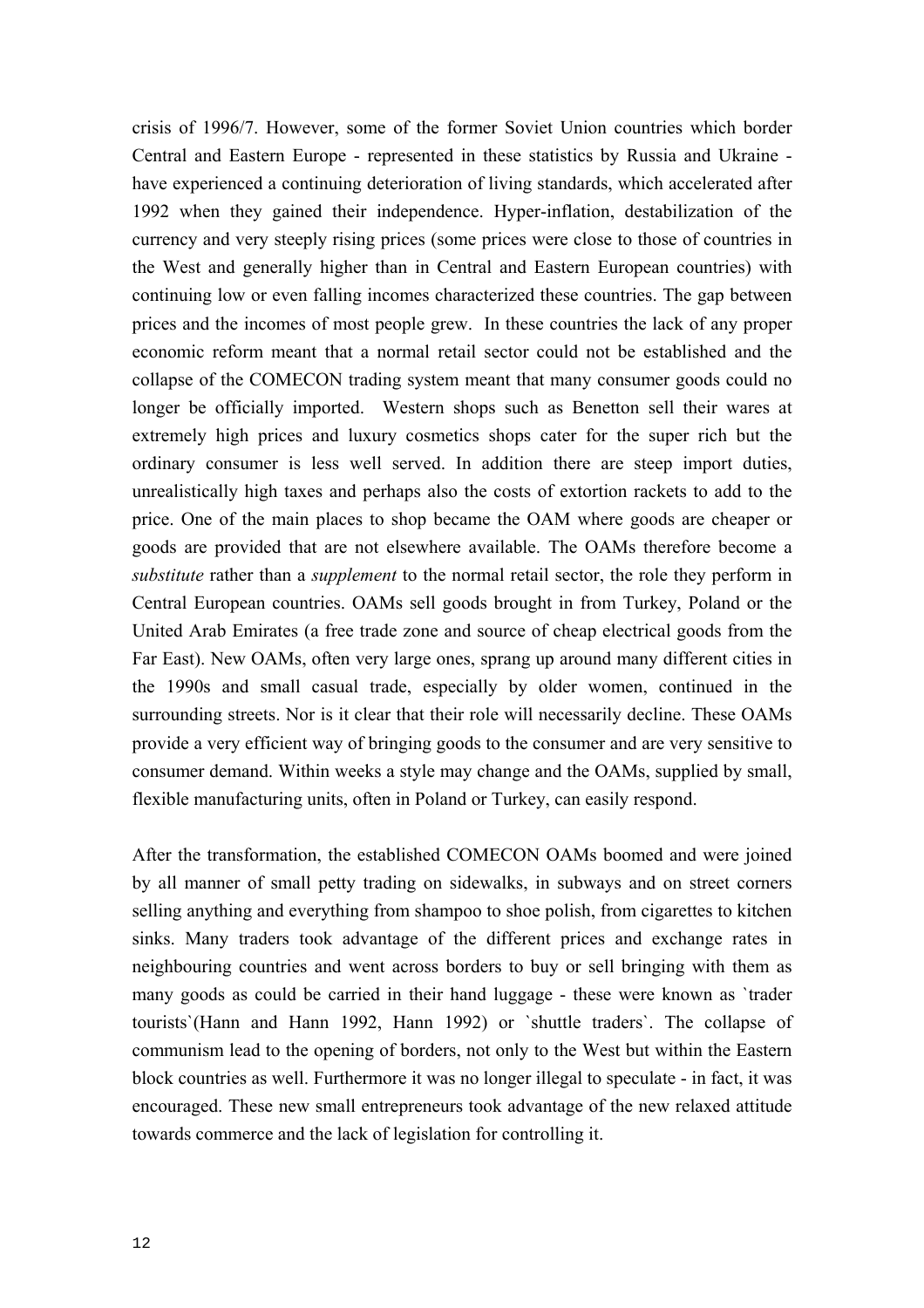In the course of transition the character of many of these OAMs changed once more since they were very flexible and very sensitive to price, consumer and other pressures; the profits or loss from a trip abroad depended upon the controls at the border and the internal controls on trading. OAMs also began to differentiate more and more in character between poorer ones selling second hand goods and ones selling new clothes and commodities. These variations are described in some detail in the article by Czako and Sik. The differences between different post-communist countries and other neighbouring countries became important - important commercial borders were those in the south with Turkey and those in the West with Germany and Austria. Trond Thuen (this volume) also describes the consequences for borders in the north. Where war had broken out or the economy in a state of break down, black marketeering opportunities opened up. The fortunes of OAMs and of those working within them depended to a great extent upon these uneven and often unpredictable fluctuations in fortune and could change very rapidly.

For these reasons it is necessary when studying OAMs to capture a moving picture. There are great and growing regional differences and rapid changes in OAMs themselves. The papers in this volume address OAMs and trading in a variety of settings. The paper by Thuen (this volume) considers the northern borders of the former Soviet Union as examples*,* whereas paper by Wallace and associates considers trading activities in the Central European region - Poland, Hungary, Czech an Slovak Republics. Czakó and Sik look in more detail at the organization and distribution of OAMs in Hungary. This variety of settings and contexts, their degree of formalization or informalization can help us to identify general themes and concepts which are important for understanding such activity.

In this volume we have brought together a range of studies of both OAMs as institutions and the principle actors in these OAMs - the shuttle traders in post-communist societies. Whilst bearing in mind the unique character of the post-communist transition in Eastern Europe, it is also possible to draw upon the international literature about small scale trading and market activities for inspiration and comparison. OAMs are some of the oldest European phenomena. The present day OAMs are therefore in some ways the inheritors of the traditional folk and agricultural OAMs but also of the COMECON OAMs - that is OAMs which offered goods informally for sale under the former regime outside the official distribution and supply system. These COMECON OAMs in some ways compensated for the inefficiencies of the state distribution system and offered opportunities for earning additional money "on the side" to supplement meager salaries.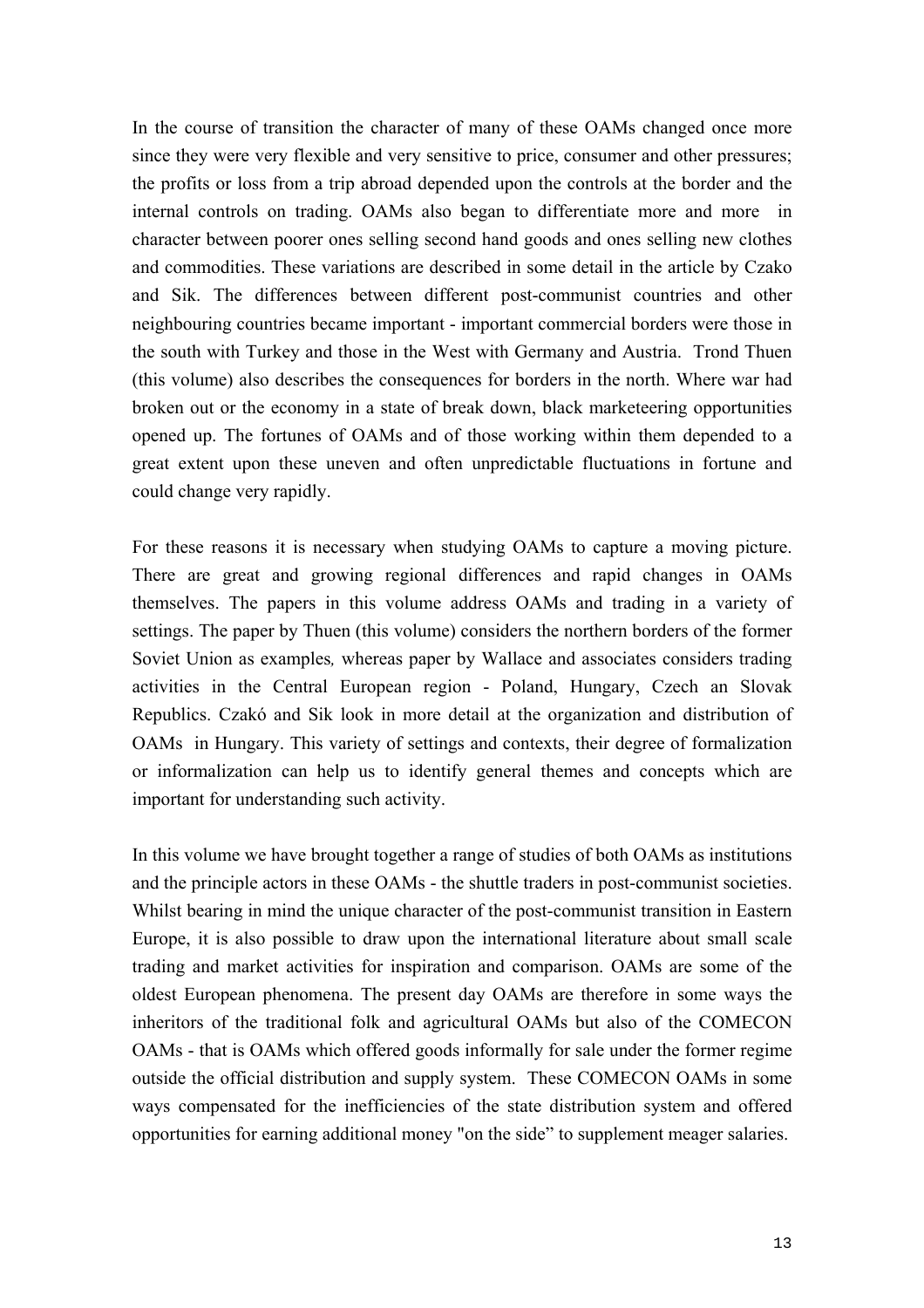#### **Conceptual issues raised in the study of OAMs**

The study of OAMs, as exemplified by the different papers presented in this volume, present a range of conceptual issues which can be used to inform contemporary sociological debates. Here we identify the relationships between formal and informal sectors, the role of ethnicity, the changing morality of OAMs and the role of social capital and the social embeddedness of economic relations.

### *1. OAMs between formalization and informalization*

OAMs in post-communist countries arose out of the informal economy (that is the sector of the economy which is not taxed or regulated by the state although sometimes tolerated by the authorities) (see Sik 1994). OAMs still display this formal/informal interaction. However, here we can distinguish between institutionalization (the fact that the OAM reappears regularly in a particular place even if it is illegal) and formalization (the extent to which it is subject to state regulation). In order to operate on a regular basis, OAMs have to be institutionalized to some extent, even if they are not formalized. That is, both traders and customers must be aware of the OAMs place and its essential characteristics, such as opening days and hours, the composition of goods, the number of customers (and traders), the level of price and so on, in order to incorporate them into their own economic strategies. In the case of traders it means that a given OAMs become part of their time and space schedule, that is, a stable part of their calendar and their travel route, and they invest human, social and physical capital to enable them to make profits. Buyers, on the other hand, need to know what kind of commoditiesare traded, from whom and at what prices.<sup>1</sup> As Czako and Sik have illustrated, many consumers invest a lot of time in walking around OAMs gathering market information. However, the institutionalization of OAMs does not necessarily lead to their formalization and OAMs vary widely in the degree to which they are governed by formal or informal mechanisms.

OAMs differ in their degree of formality or informality. However, complete informality of the OAMs is more a temporary exception than the rule, either because they disappear or because they would tend to become more formal. A fully informal OAM would not survive for long as long as there is a state system of regulation which is effective. An OAM would be considered completely informal, if the unlicensed traders in it would sell only forbidden items in secret. Naturally, such an informal OAM

l

<span id="page-13-0"></span><sup>&</sup>lt;sup>1</sup> Note that in many cases the role of the trader and that of the customer overlap or follow each other in market place strategies, e.g. a trader selling his/her own products can decrease the transaction costs of visiting the market by combining selling and purchasing (for reselling back home or just for domestic consumption).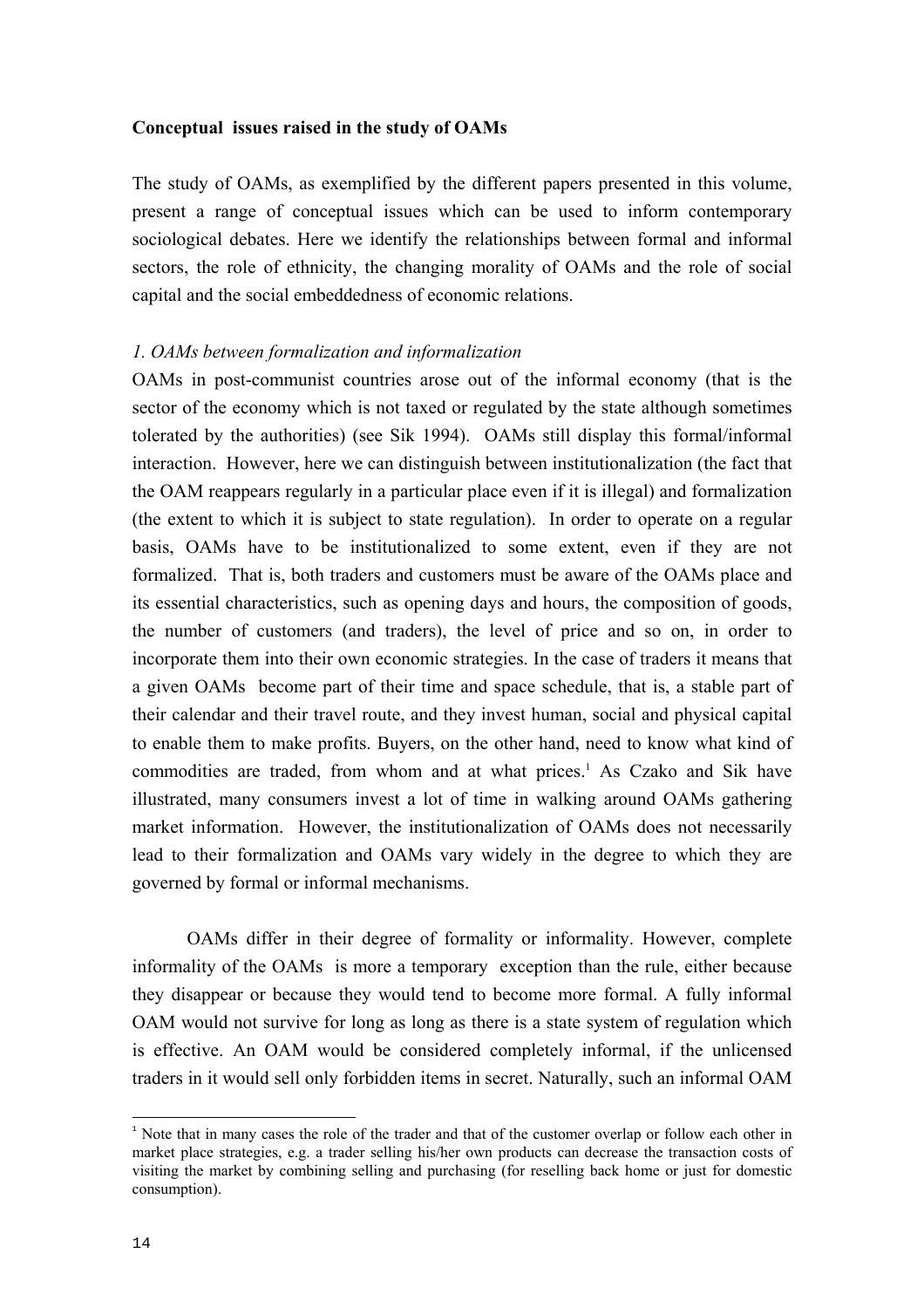could not exist for long, because, on the one hand, it would soon draw the authorities' attention and on the other hand, since it would not be widely known, its turnover could not be significant. The high risk of being caught and the small turnover would kill such a OAMs in the first stages. The problem can be resolved by moving further towards formalization. To do this, it is necessary to pay some of the duties and taxes (albeit as few as possible) and also to invest some effort and capital in building good relations with the local community by paying market-dues and providing customers with cheap goods. In this way, the local authorities could be persuaded to put up with the existence of the OAM. OAMs therefore represent not just places where buyers and sellers meet, but also places which are controlled spaces, organized in some way usually by some central management. They are policed and controlled either formally or informally and should be accepted by the surrounding community. OAMs are always to some extent organized, or otherwise safe trading could not take place. Commerce requires rules and stability. However, the extent to which they are organized either formally or informally organized can vary widely.

Hence, one way to conceive of this is in terms of a continuum of informality. This means that though it is highly unlikely that traders would pay their full share of public expenses, some of them would pay more while others close to zero. Similarly, while hardly any of the traders would meet all the criteria of employment and commercial rules, there would be traders who would opt for a slightly more formalized strategy.

OAMs can be positioned at different points on this continuum. At one extreme there is the 'newly born' informal OAMs which might be no more than just a gathering of a few vendors at some busy street-corner. These completely informal mini-OAMs would either settle and become institutionalized and then in time, formalized in different ways (in an analogous way to what happens in the case of shanty towns, originally built without any permits, but which later became normal suburbs), or they would reappear daily and then disappear. These gatherings of occasional hawkers offering mainly their private belongings in busy public places were called by one newspaper 'dustbin-markets' (Szalai 1996). They are the archetype of the daily renewable, almost non-institutionalized kind of informal OAM. At the other extreme there are the OAMs with assigned places, regularly attending vendors and stalls where everybody pays taxes and social security.

There are also different levels of formality even *within* OAMs . There are some parts of the OAMs, for example, specializing in certain commodities, or peddlers distributing forbidden products in parking-lots, where dealing is completely informal,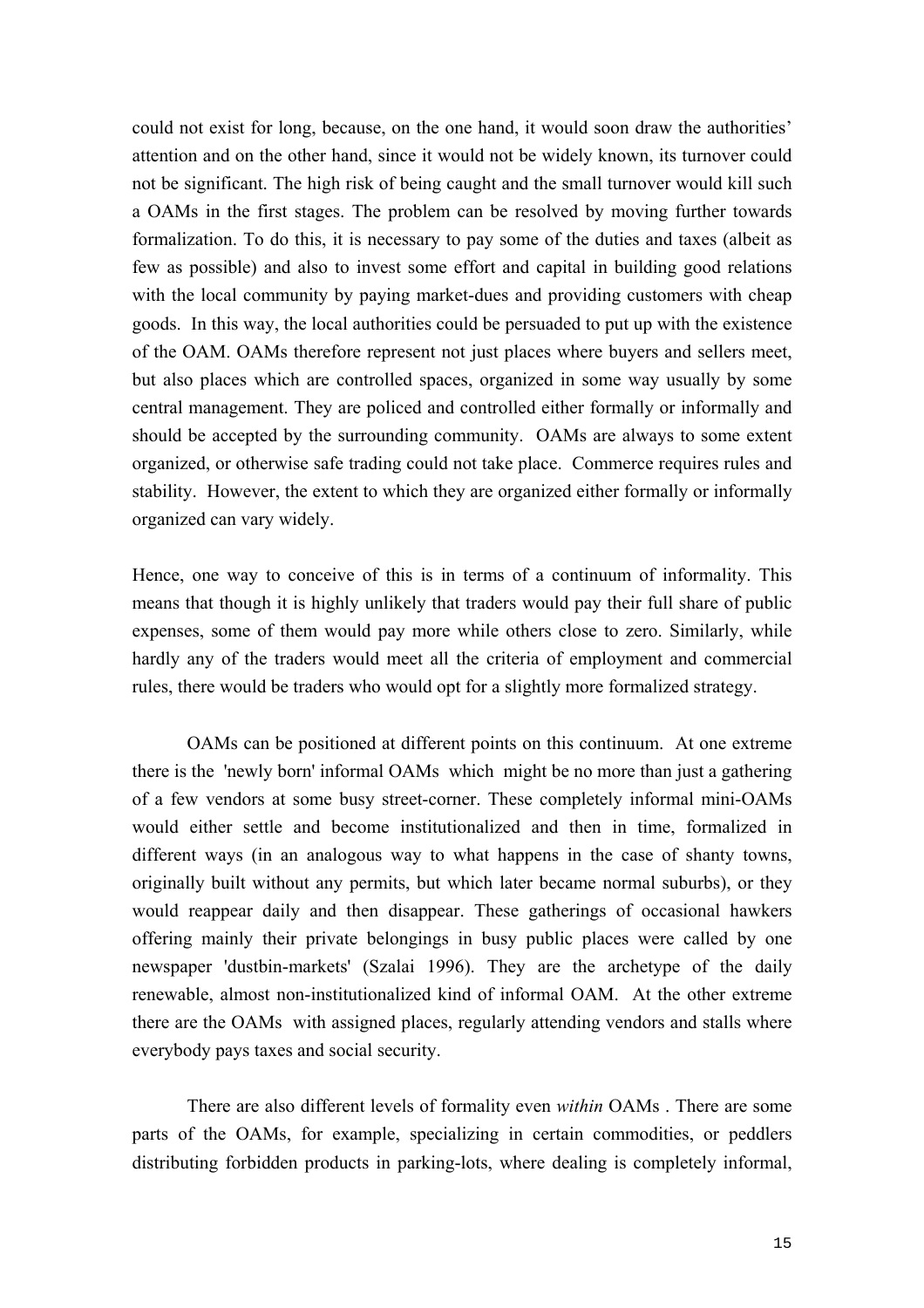while in the more central space of the OAMs there are areas where there is more formalization. This is described in more detail by Czako and Sik later.

The level of informality is by definition very sensitive to local and central regulations<sup>[2](#page-15-0)</sup>. For example, recently a new brand of informal OAMs were created in Hungary as a byproduct of political publicity seeking. The HDF (Hungarian Democratic Forum) OAMs were engineered by a populist intention on the part of the HDF to provide the poor with cheap goods and bring votes for the party, by bringing together the producers and consumers of agricultural goods directly, thus avoiding trading intermediaries. As a political strategy this failed, since the HDF was the main loser in the 1994 elections. Nevertheless the new network of informal OAMs survived. The main core of these OAMs have permits to be held once a week, but the authorities do not ask for a license from traders and do not check the origin of these goods. Moreover, these OAMs are permanently exposed to increasing informalization through the appearance of forbidden goods which are not the products of primary producers and vendors dealing with non-agricultural products<sup>[3](#page-15-1)</sup>.

Finally, individual traders are also constantly changing their places along the informal–formal continuum. Lozano (1983) explains the way an American flea-market vendor 'plays' with the criteria of formality depending on the duration and extent of his/her venture and social background. Vendors with higher turnovers, more durable ventures, and more stable financial backgrounds are likely to formalize their activities to a greater or lesser extent, while for those on low incomes or being under the pressure of starting a business, doing the same would be an inadmissible expenditure.

In an ideal typical completely formal OAM, all traders would have licenses, all would pay fees and taxes, and none of them would employ unregistered workers. This situation is close to impossible, because traders able to make business under such conditions could buy 'real' shops, could afford the higher set up and operational costs, and as a consequence prices would be higher. Under normal conditions an OAM with high prices would risk losing customers who may opt instead for supermarkets.

<span id="page-15-1"></span> ${}^{3}$ A similar initiative is being attempted by environmentalist

l

<span id="page-15-0"></span><sup>&</sup>lt;sup>2</sup> The changes in legal regulations can move market places along the continuum of informality without any substantial changes in reality. For example, if the central administration forces small-scale agricultural producers to register and pay taxes, food markets – which are close to the formal extreme of the continuum – will become more informal.

campaigners in England. Thier aim is to turn derelict parts of city centres into agricultural markets where fresh vegetables, cheese, meat and other produce can be bought directly from the local producers, thus improving their quality and avoiding environmental damage caused by the transportation of agricultural products up and down the country before they arrive in the shops.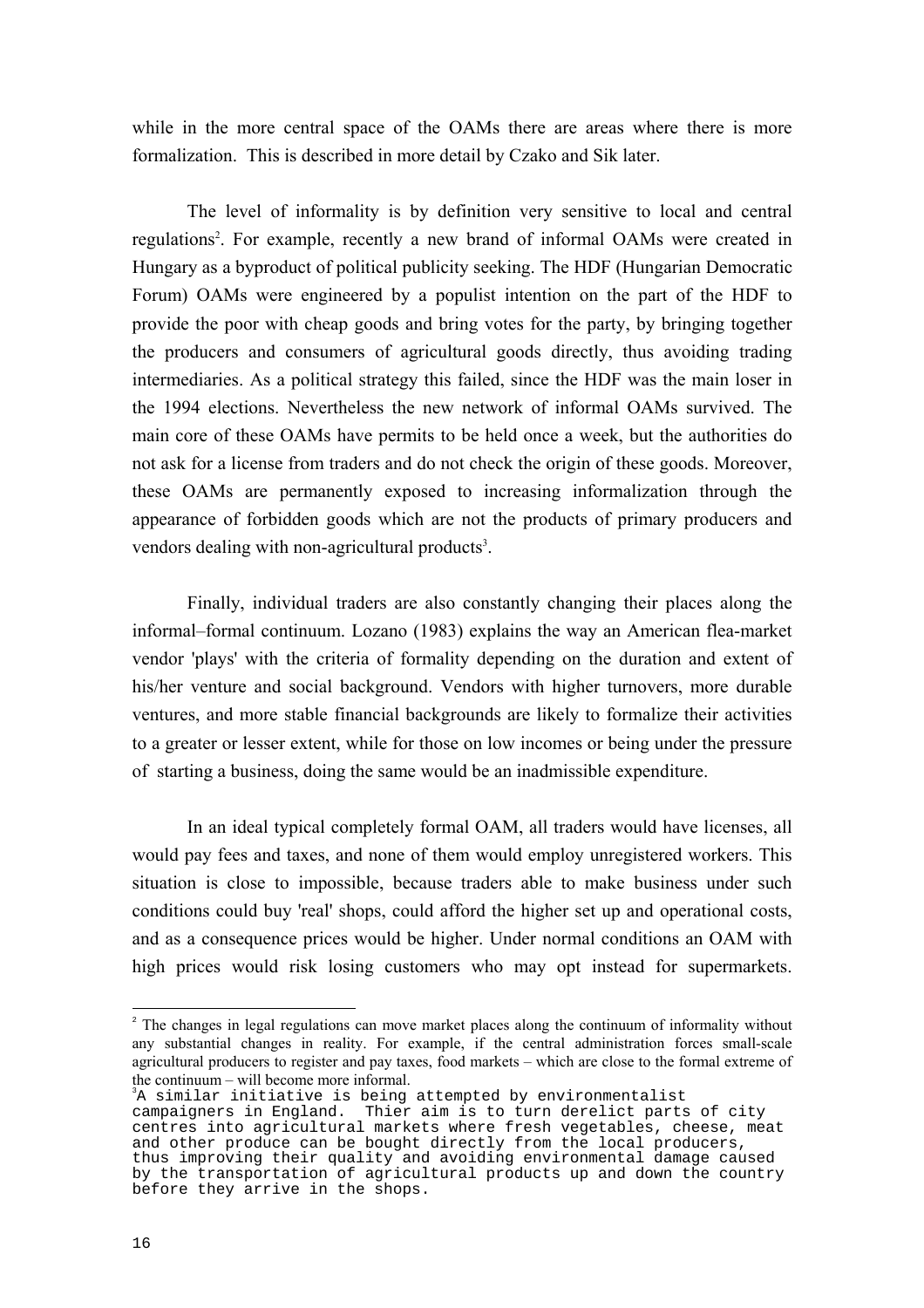Nevertheless in the abnormal conditions prevailing in some of the former Soviet countries, the lack of development of the retail sector means that OAMs provide a flexible and consumer-sensitive alternative for the foreseeable future (Kaiser 1997).

According to this argument, we constructed a continuum of OAMs where it is impossible to set the boundary between the informal and formal domains but where the two extremes are rare. In consequence, we can consider all OAMs as informal but only to a certain extent.<sup>[4](#page-16-0)</sup>

However, OAMs can shift between formality and informality in the course of their own history. A good example for the shifts between informal and formal mode is the history of the Hortobágy bridge-market. It was traditionally connected to the large Fairs of Debrecen (a major town in Eastern Hungary) from the 15th century. The Hortobágy bridge-market was a 'highwaymen's market', established in the 19th century. At the beginning, it was held at the border of the Hungarian steppe, and was probably a simple cattle-market mostly offering stolen stock. It was recognized by the Debrecen Council as late as 1882. (Dankó 1977c: 404. and 406.) Originally, it was held once, and later twice a year, and was converted into a more formal OAM (i. e. more controlled by authorities) frequented by customers from all parts of the country. After the Second World War, this OAM lost its importance as a cattle market and was fading away, until in the sixties, it was revived as a mixture of a COMECON OAM and a tourists' spectacle. Nowadays it is the centrepiece of a local 'Puszta-Goulash' tourist industry oriented towards Western customers.

Thus, OAMs always have an informal character. In the absence of full legal regulation, informal OAM activities must be regulated by social norms and rules of conduct which develop within these different cultural settings. To some extent these are universal and to some extent they are developed in particular ways by the actors within different OAM settings. For this reason, the study of OAMs as they develop as institutions is an important way of understanding how this takes place.

## *2. OAMs and ethnic groups*

l

OAMs, because of their international character, bring together ethnic groups of various kinds. For recent immigrants and stigmatized indigenous minorities (such as Gypsies/Roma) they offer the chance of economic activity which is outside the official control system and which does not rely upon traditional 'ports of entry' into business or

<span id="page-16-0"></span><sup>4</sup> We also assume that the definition of informality (with the emphasis on illegal and irregular economic behaviour) we gave before is closely related to the non registered feature of informality (with emphasis on the statistical aspect i.e. being not considered in GDP-calculations).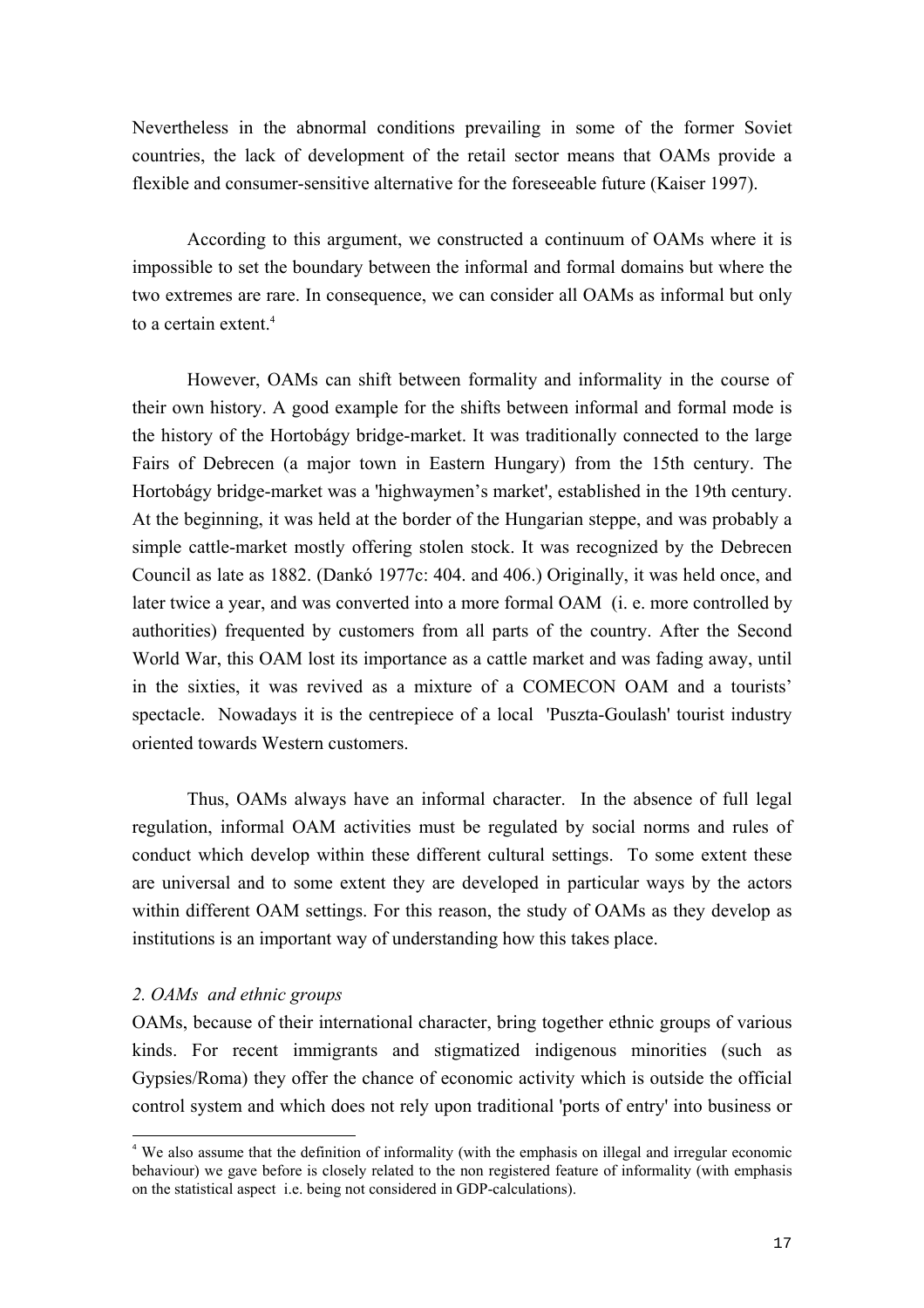<span id="page-17-0"></span>the labour market, from which they are often excluded. Also, for refugees displaced by war and for other new arrivals such as Chinese migrants they offer a particular niche (Nyiri 1995).

Some ethnic groups even specialized in trading activities as is the case with the Chinese in South East Asia or the Greeks around the Mediterranean region. In the former Soviet Union, Georgian and Caucasian traders traveled to the northern OAMs with citrus fruits and established extensive informal trading networks which still operate. Caucasian traders are also present in Central Europe. The traditional ethnic group to take this role in Central Europe were the Jews. However, their destruction during the Holocaust left the way open for other ethnic groups to develop trade and it was the Poles who took over the traditionally Jewish petty and itinerant trader business after World War II and more recently during the aftermath of the Marshall Law in 1981<sup>5</sup>[.](#page-17-0) Some ethnic groups, such as Chinese, use their international networks as part of their trading activities and others, such as Polish traders, are able to use an existing Diaspora in several countries.

OAMs also provide opportunities for *indigenous* ethnic groups to come together and the contribution by Trond Thuen (this volume) describes how Bulgarians, Turks and Gypsies who would seldom normally mingle, can all be found rubbing shoulders at the OAMs (see also Konstantinov 1994a). However, OAMs are also places where new ethnic groups meet. The opening of borders has brought Russian traders and prostitutes into Turkey, as well as Ukrainians and Russians into Poland (Hann and Hann 1992). OAMs have attracted Romanians and people from the former Yugoslavia into Hungary as well as very new ethnic groups such as Vietnamese and Chinese traders and wholesalers, people almost never seen before in those parts (Wallace et al. 1996). Because of their relatively open and informal nature and because of the importance of cross border trading, they are places where new forms of ethnic mingling take place, sometimes leading to resentment and animosity (Hann 1992). However, OAMs also help to reinvent formerly segregated ethnic relationships, such as those between bordering countries and ethnic groups, indicating that state borders do not necessarily coincide with ethnic or social borders (see Thuen 1999).

Ethnic groups are important in OAMs because it is often within ethnic groups that informal relationships are organized; they offer a source of trust and potential solidarity in a risky environment (see Wallace this volume and Kaiser, 1997). They are the source of informal sets of rules governing the social interaction of different actors in an

l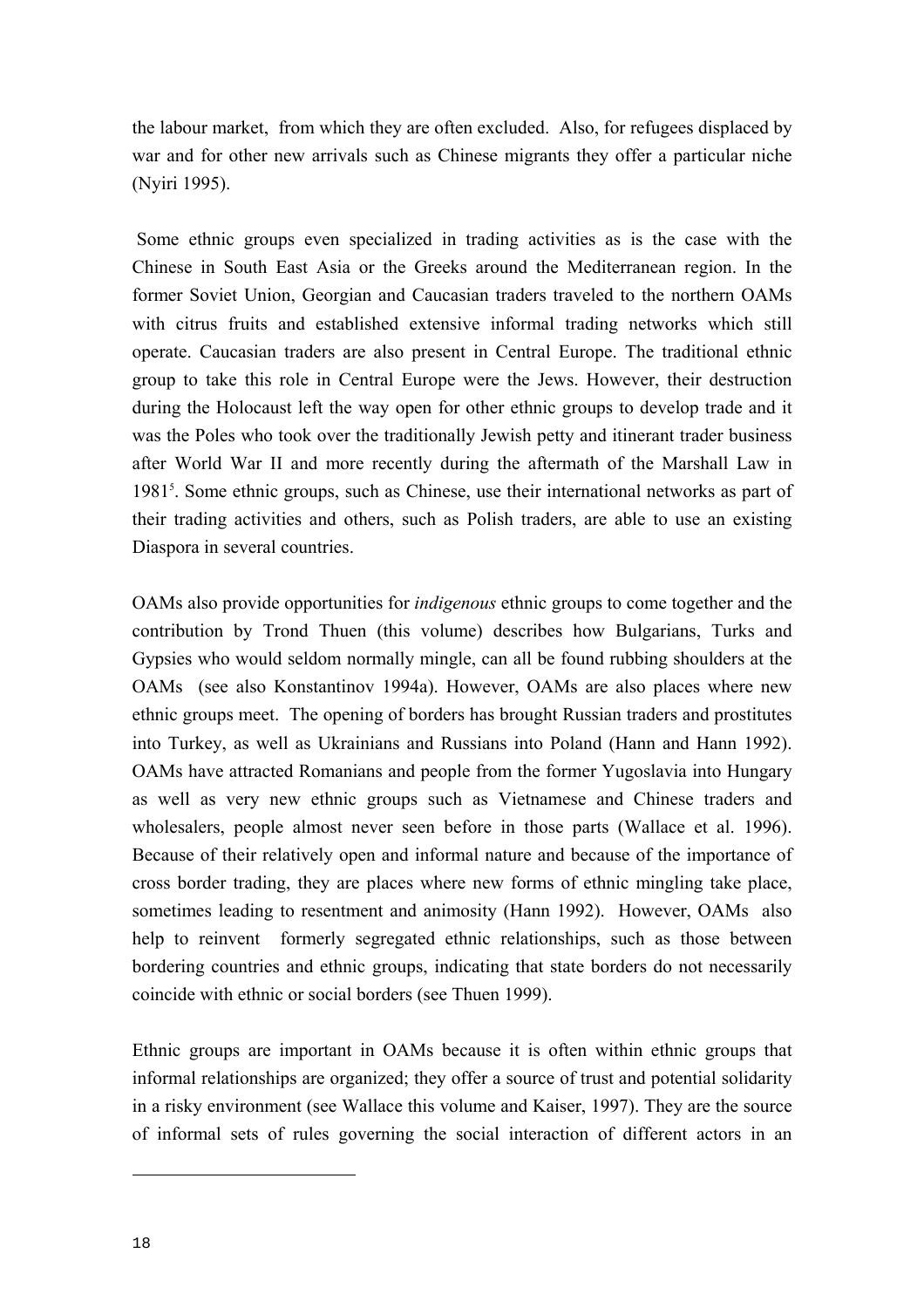informal climate. However, foreign traders and customers can also become the prey on their fellow countrymen, far away from home and unprotected by the police, through protection rackets and casual robbery (Wallace this volume). Many languages are spoken at OAMs and 'secret' languages inaccessible to anyone else can offer communicative advantages.

# *3. OAMs and morality*

Trading has always been a suspicious activity, condemned by Christianity. Traders irrespective of their cultural background - were often seen as "strangers" (Simmel 1908) and "sojourners-middleman" (Bonacich 1973) so that all over the world and in every era they were one of the most hated occupational groups (Braudel 1979, Foster 1974). Moreover, on account of their informal character and large crowds of people they attract from all nationalities and social strata, OAMs are often seen as especially dangerous and immoral places. This is particularly the case in the former communist countries where such speculation was condemned for many years as 'parasitic' and is still seen as immoral.

However, the rapid growth in the number of OAMs and the widespread participation in them has therefore lead to a moral sea change. Speculation and consumption are now normal or even encouraged rather than being immoral and condemned as parasitic. This problem of legitimization is addressed by Konstaninov (1998) describing OAMs in Bulgaria and the way these complement the economic transition generally. Konstantinov traces this change to the collapse of the former moral system generally, beginning at the very top layers society and its replacement by an amoral selfenrichment at all levels. According to him, therefore the change in attitudes towards markets reflects the spread of a kind of rapacious capitalist ethic, unfettered by regulatory controls and civil society and this lack of trust is also reflected in interviews with respondents (Wallace et al this volume).

However, these alarmist claims aside, we could say that the wide participation in small scale trading and consumption at OAMs encouraged the penetration of market capitalist values independent of any privatization schemes, vouchers, share holding and other macroeconomic measures. In the micro-economic fora of the OAM peopel honed their skills as price-sensitive and bargain-conscious consumers and traders. Evidence from the traders as well as observation of markets seems to indicate that as a result consumers became more discriminating than they had been in the COMECON markets of the former regimes.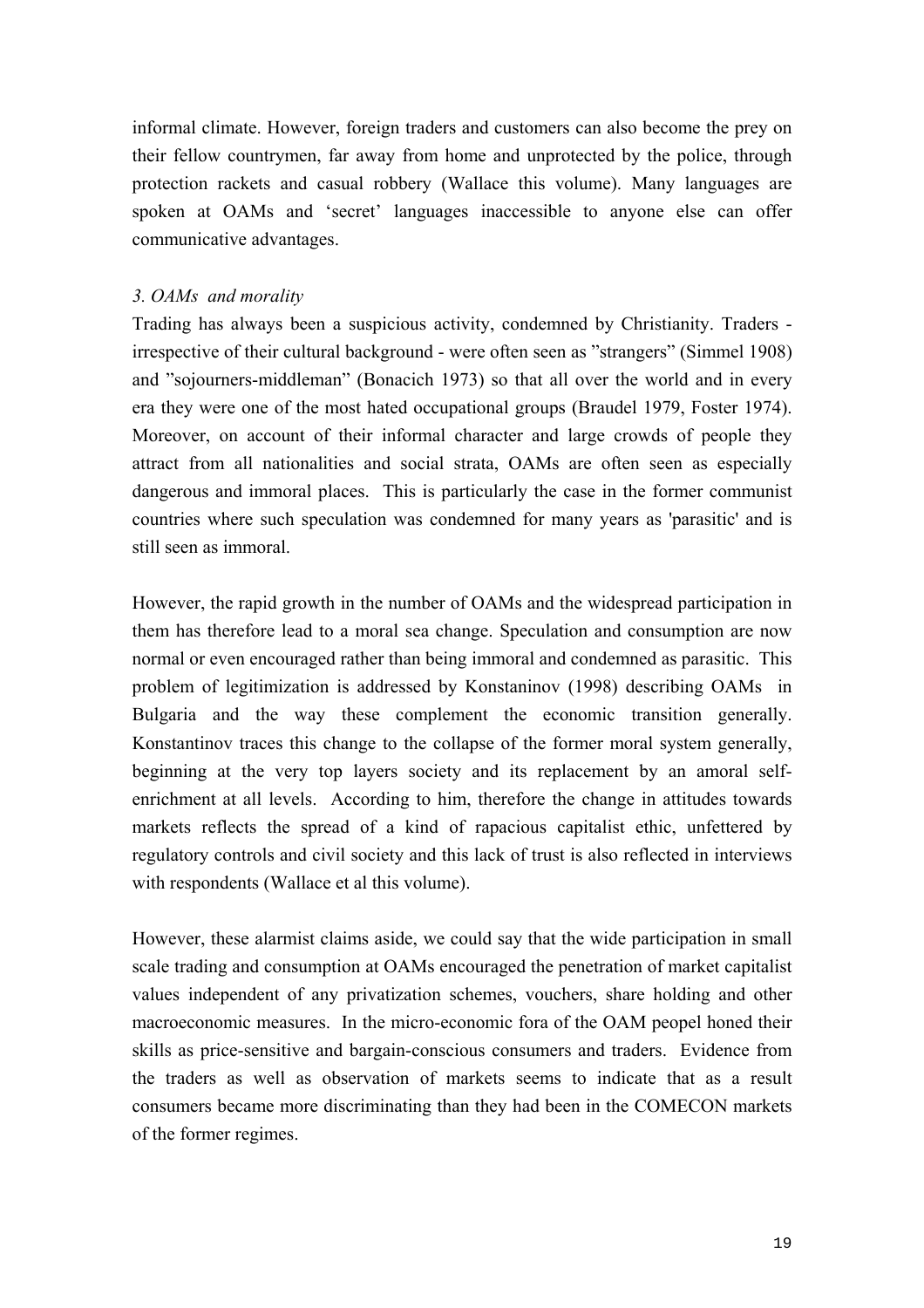## *4. OAMs , trading and social capital*

OAMs represent a good example of the way in which economic relationships are socially embedded. Due to their informal character a range of social norms and interactions develop which can involve various kinds of relations - from purely open economic transactions to transactions sheltered by tight knit ethnic and family loyalties. In the post-communist countries of Eastern and Central Europe we can trace the development of different kinds of trading relationships as people take advantage of new opportunities or are forced to participate in new forms of economic exchange on account of the collapse of the formal sector in some countries such as Russia, Ukraine and Bulgaria. The idea of social capital can be introduced here. That is, the use of investments in relationships which supplement or a substitute for financial capital, since these traders and consumers are investment-poor. In the absence of well established banks and with little monetary capital with which to begin their ventures, traders often resort to relatives and friends for loans of money, or in order to help themselves out. The extremely risky and uncertain environment which small traders face, along with external hazards such as police and criminals, which they are not able to control, encourages them to minimize risk through investment in social capital (Wallace et al. this volume).

In this way, trading as a market economic activity is in fact embedded in a whole range of social relationships. Too much informalization into social relationships would stifle trading activities as the free play of supply and demand is replaced by ties of obligation to relatives and friends. However, without any protection, traders in these transitional conditions may face too many risks to be able to survive. Their aim is therefore often to optimize the balance between risk and obligation sufficiently to manage their precarious ventures and they do this not just by accumulating monetary capital, but by investing in social capital as well.

### *5. OAMs and social structure*

Szelenyi and Kostello (1996) have argued for the importance of the understanding how the penetration of capitalism at different levels has impacted upon the social structure of post-communist socities. Here we can use OAMs to look at both socio-economic differentiation, cultural and status differentiation and gender roles.

In post-communist societies, most women and men continue to work full-time, just as they did under previous regimes, in order to supplement low or declining, incomes. Consumer activities, like those of generating income are the work of both sexes and can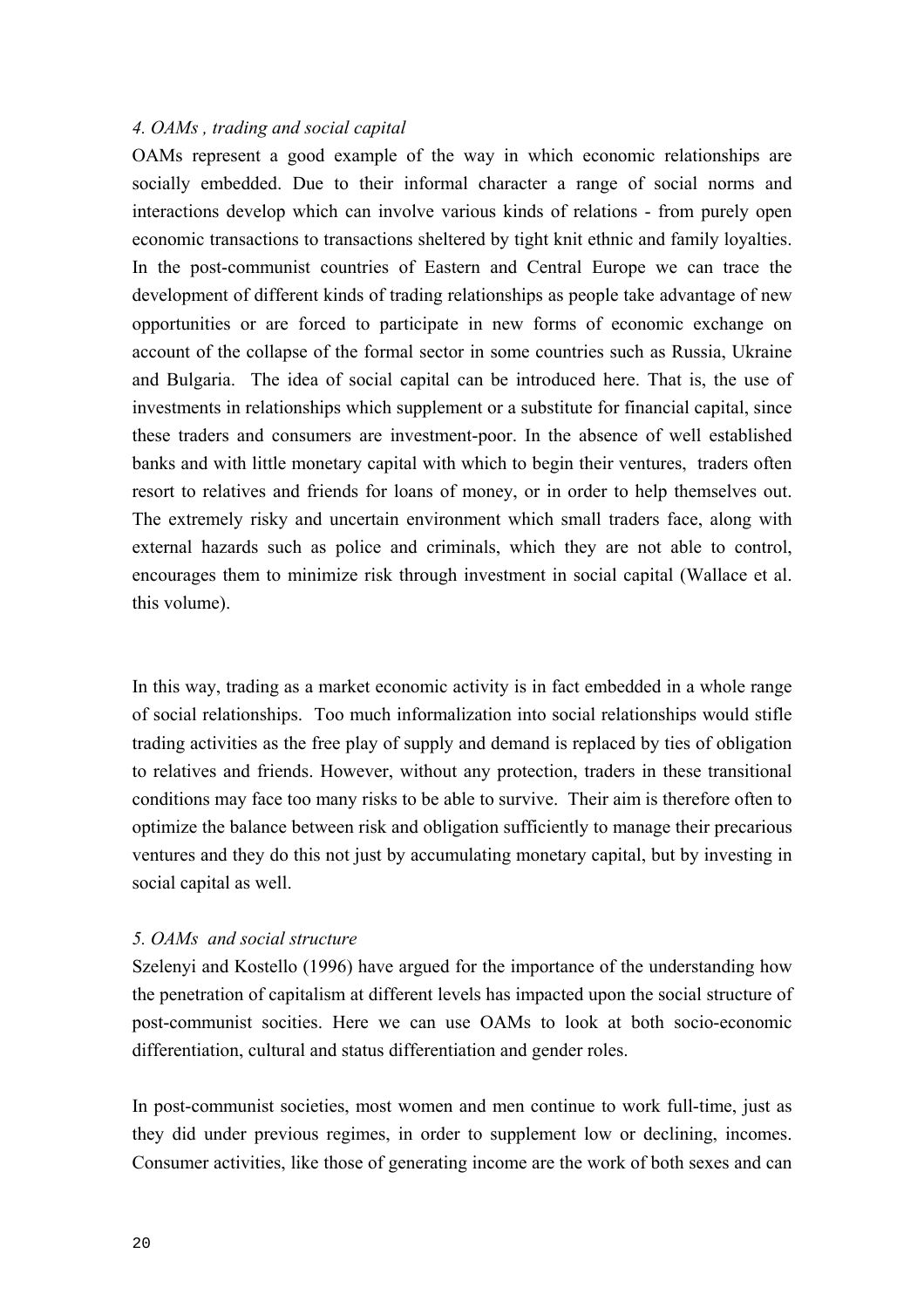form part of a family work strategy, whereby different members of the household perform different activities in order for the household as a whole to survive. It is evident that gender could be to some extent a way of organizing trading and purchasing. Sik and Czako`s (1999) detailed observation of OAMs in Hungary found that whilst men formed the majority of traders, women, especially older women, formed the majority of consumers. Furthermore, they were the most cost-conscious consumers, implying that their budgets were smaller, and were more likely to haggle over prices. They seemed to be the ones shopping for household necessities, whilst men were more likely to be shopping for hobby articles.

What seems to be important is the intersection of gender and generation as older women are often those responsible for managing family budgets and making ends meet on behalf of their own children and their grandchildren too. Furthermore, as the value of state pensions has fallen in most countries even more than wages, they were conscious of not wishing to become economic burdens on their families. Older women could also act as baby sitters and household help to families where members were traveling abroad. However, trading has also given many women opportunities to earn independent incomes and become small-scale businesswomen in an expanding OAM sector. Their awareness of style and fashion can be set to advantage in these circumstances.

Socio-economic differentiation in many post-Communist societies has resulted in widening inequalities, although the usual criteria for measuring social status - income and employment - are not very relevant. High status jobs, such as University Professor, medical doctor etc. can be associated with very low incomes. For professional traders, trading can be a profitable business and a source of social mobility, although for most people it is still a despised activity, associated with Gypsies, Jews and other marginalised groups, leaving traders in an ambiguous stratus position. Moreover, since most of citizens of the countries of East-Central Europe cannot live on the incomes from their main jobs (this varies between 41% in Slovenia and more than 90% in Ukraine see Wallace 1998b), we have to look at additional jobs and informal sector activities to understand how people survive at all as well as the way in which their fortunes may be going up or down (Piirainen 1997). An important source of occasional supplmentary income involving small investment is small scale trading and it is why we find such a wider range of people doing it.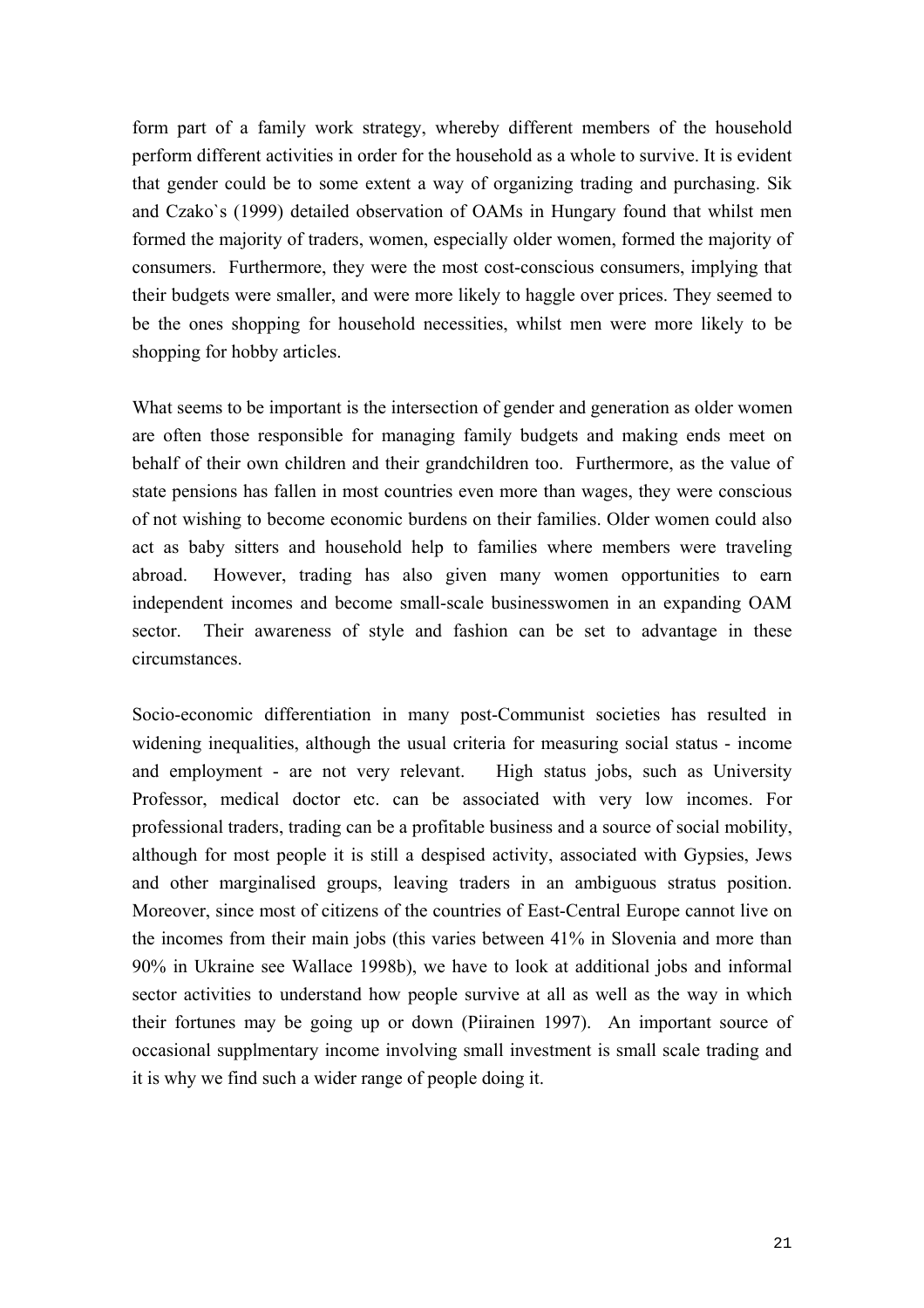Another form of social differentiation is through consumption, as we have already described, and here OAMs offer opportunities for the development of consumer tastes whilst incomes remain low or declining.

## **Conclusions**

In this article we have tried to show both how an understanding of OAMs can contribute to an understanding of processes of transformation in Eastern and Central Europe, but also how an understanding of post-communist OAMs can cast light understand the role of markets more generally.

By tracing the changing situation of OAMs according to institutional conditions, we can see the role which the interaction of state and market plays in the everyday life of citizens. The OAMs compensate for the dysfunctions of the general redistributive system under communism but also in post-communist conditions where they were a response to the 'institutional void' left by the retreat of the state but the incomplete establishment of regulated capitalism. Whereas in some countries this institutional void is being closed and OAMs are left to supplement a regular retail system, in other countries the void is widening and OAMs can be a substitute for it. However, OAMs are never fully formalized and always remain partly in the informal economy.

By considering the case of OAMs, it is evident that capitalism did not suddenly enter Eastern Europe after 1989. The OAMs are a bridge between the capitalism of the past, the second economy of the communist period and the capitalism of the present. They express consumer values and behaviour at an every day micro level as well as being a source of entrepreneurial activity. OAMs have therefore helped to bring about value change as trading loses some of its ambiguous moral connotations and consumer culture, encouraged by OAMs introduces new styles of life and forms of stratification.

However, most importantly, the OAMs are the bridge between low or declining incomes and rising consumer aspirations in countries where large parts of the population have been plunged into poverty at the same time as being offered greater "freedom" to consume.

Finally, OAMs encouraged different activities amongst men and women as consumers and traders, between ethnic groups and and contribute to the emerging social stratification systems by offering both consumption and income earning opportunities.. OAMs are therefore socially embedded as well as being economic institutions and we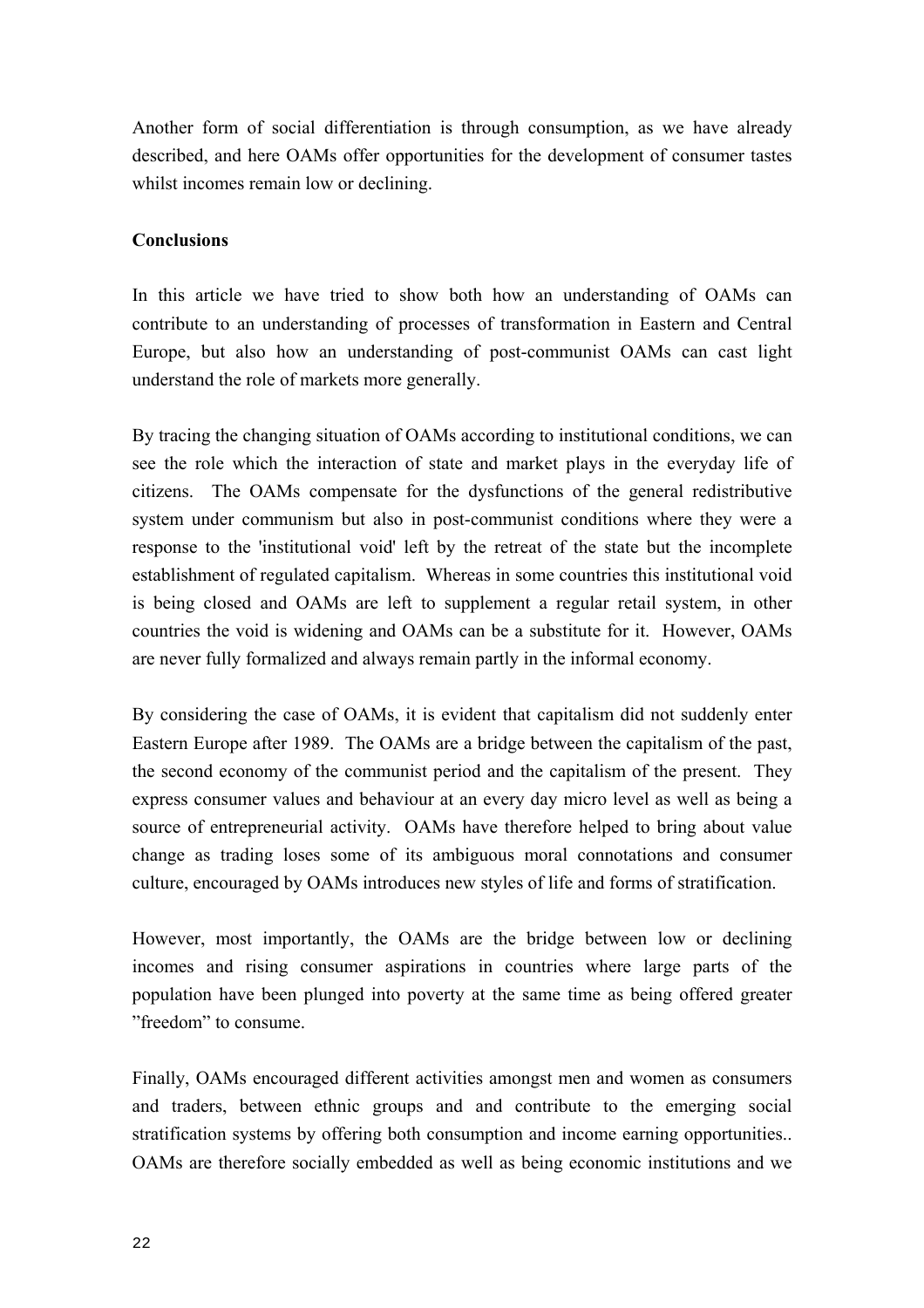need to appreciate these social rules of interaction and they way the have affected different groups. In the following papers these issues are explored more fully.

### **References**

- Alexeev, M and Sayer, A. (1987) The Second Economy Market for Foreign Made Goods in the USSR. Megjelent: Studies on the Soviet Economy, Berkeley-Duke Occasional Papers on the Second Economy in the USSR, No 11.
- Andor, L., & Summers, M. (1998). Market Failure. Eastern Europe's "Economic Miracle". London, Chicago, Illinois: Pluto Press.
- Beres, A. (1976) A hortobágyi hídi vásár néprajza. Megjelent: Vásártörténet–Hídvásár., Hortobágyi Intézo Bizottság, 215—282. o.
- Bohannen, P. and Dalton, G. (1976) Introduction. in Markets in Africa. Evanston Northwestern University Press, 1–27. o.
- Bonacich, E. (1973) A Theory of Middleman Minorities. American Journal of Sociology, 38 (október) 583–594. o.
- Böröcz, J. (1992) Dual dependency and the informalization of external linkages the Hungarian case. Research in Social Movements, Conflict, and Change. 14 189– 209. o.
- Bourdieu, P. (1984). Distinction. London: Routledge & Kegan Paul.
- Braudel, F (1979) The Wheels of Commerce, Harper and Row
- Coleman, J. (1988-1989). Social Capital and the Creation of Human Capital. American Journal of Sociology, 94 (Supplement), 94-120.
- Dahrendorf, R. (1991). Reflections on the Revolutions in Europe. London: Chatto and Windus.
- Danko, I. (1963) A gyulai vásárok. Gyulai Erkel Ferenc Múzeum Kiadványai 44–46., Gyula.
- Danko, I. (1980) Piaci és vásári viselkedésformák. Megjelent: Népi kultúra Népi társadalom., Akadémia, Budapest, 155 –189 o.
- Duke, V. & Grime, K. (1994) Privatization in East-Central Europe: similarities and contrasts in ist application in Bryant, C.G.A:& Mokrzycki, E. The New Great Transformation? London and New York: Routledge
- Dövényi, Zoltán [1996]: A feketemunka és feketekereskedelem néhány területi jellemzoje (The Territorial Aspeacts of Black Labour and Retail Trade),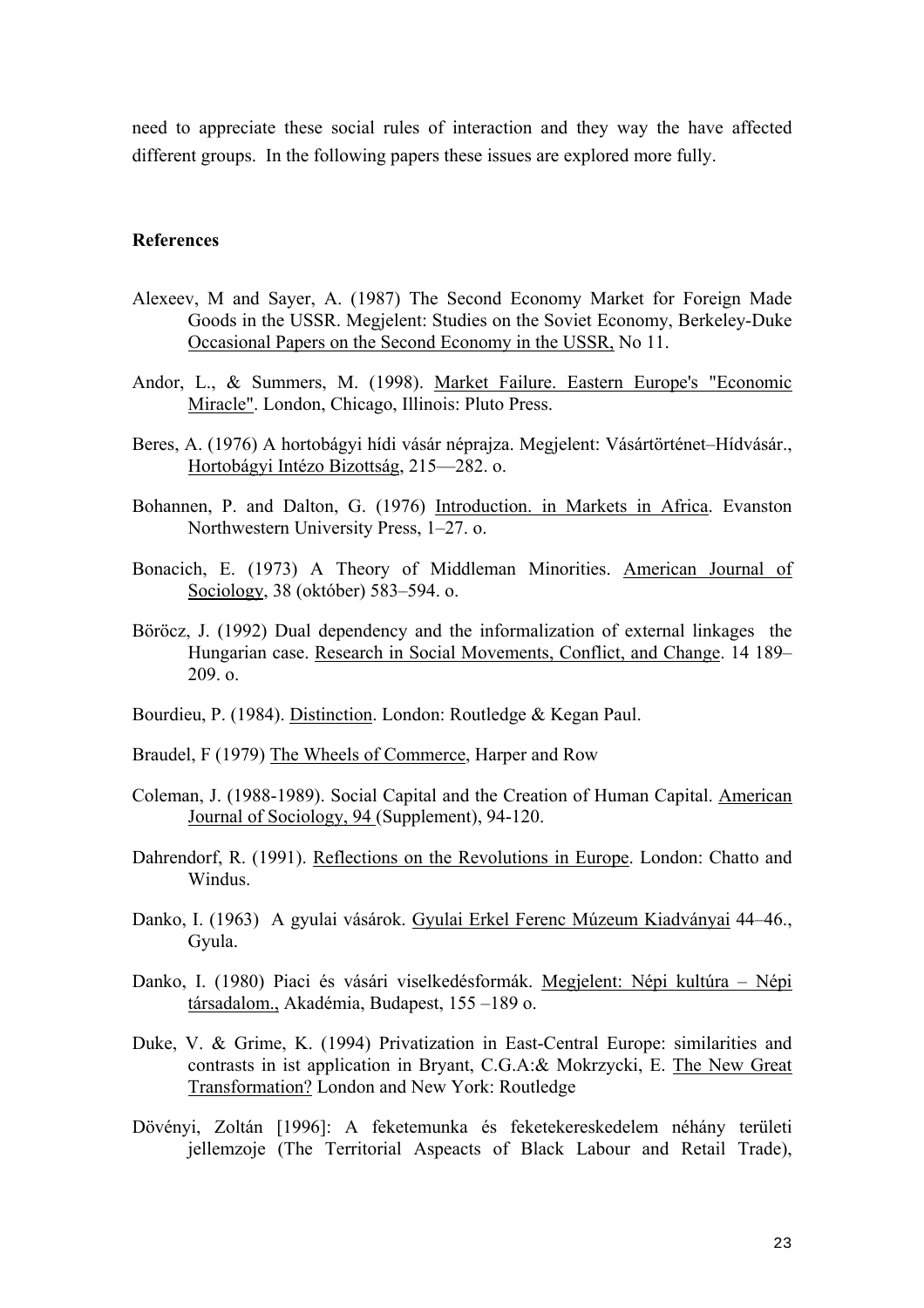ILO/Japan Project Working Papers, Informal Market Research Series No 2., Budapest, manuscript.

- Earle, J. S., Frydman, R., Rapaczynski, A., & Turkowitz, J. (1994). Small Privatisation: The Transformation of Retail Trade and Consumer Services in the Czech Republic, Hungary and Poland. Budapest: Central European University Press.
- Elster, J., Offe, C., & Preuss, U. K. (1998). Institutional Design in Post-communist societies. Cambridge: Cambridge University Press.
- Evers, H-D Trading Minorities in South East Asia Internationales Asienforum. (1991). 22 (1-2):73-85
- Evers, H.-D., & Schrader, H. (1994). (Editors), The Moral Economy of Trade. Ethnicity and Developing Markets . London and New York: Routledge.
- Featherstone, M. (1991). Consumer Culture and Postmodernism. London, New Delhi, Beverley Hills: Sage.
- Ferge, Z., Sik, E., & Vecernik, J. (1996).Social Costs of Transition Vienna: Insatiate of Human Sciences.
- Fish, M and Lynn, E (1989) Shadow trading by international tourists in the Soviet Union. Journal of Criminal Justice, 17: 417–427.
- Foster, B.L. (1974) Ethnicity and commerce. American Ethnologist. 1(3) :437–448.
- Gabor, I. R. (1994). Modernity or a new kind of duality? Second thoughts on the `second economy`. J. M. Kovacs (Editor), Transition to Capitalism? The Communist Legacy in Eastern Europe . London and New Brunswick: Transaction Publishers.
- Hann, C. (1992) Market Principle, Market-place and the Transition in eastern Europe.
- Hann, C. and Hann, I. (1992) "Samovars and sex on Turkey's Russian markets."
- Anthropology Today 8: 3–6
- Katsenelinboigen, A. (1977) Coloured Markets in the Soviet Union, Soviet Studies vol. 29 No. 1 Jan. pp. 62-85..
- Kaiser, M. (1997). Informal Sector Trade in Uzbekistan. University of Bielefeld, Papers in Development Sociology.
- Kolankiewicz, G. (1996). Social Capital and Social Change. British Journal of Sociology, 47(3), 427-441.
- Konstantinov, Y. (1994a) Hunting for Gaps Through Boundaries Gypsy Tactics for Economic Survival in the Context of the Second Phase of Post-Totalitarian Changes in Bulgaria (1994–). Innovation 7(3) 237–248. o.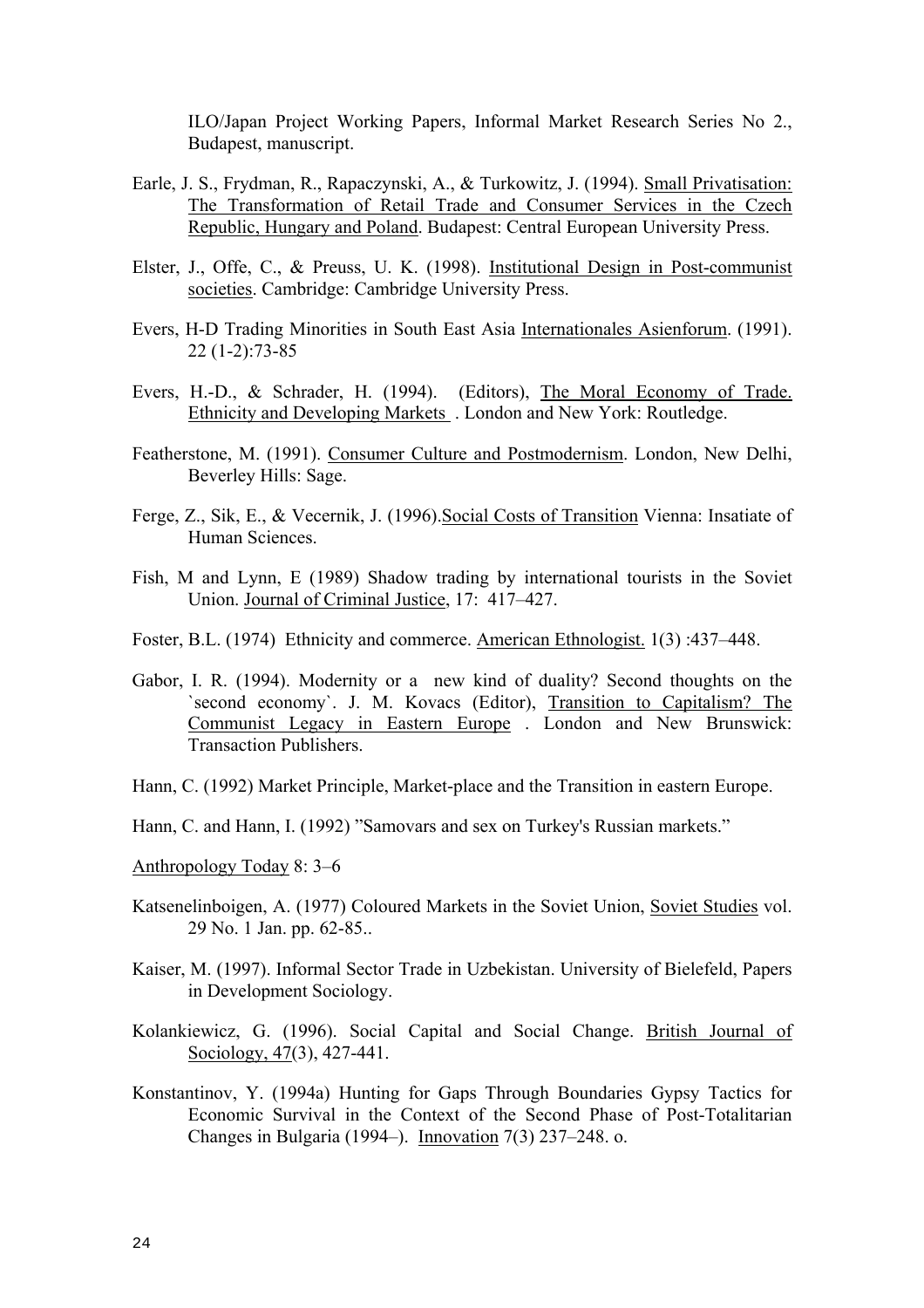- Konstantinov, Y. (1994b) Patterns of Reinterpretation Trader-Tourism in the Balkans (Bulgaria) as a Picaresque Metaphorical Enactment of Post-totaliarism. American Ethnologist 23(4) 1–21. o.
- Kornai, J. (1992). The Socialist System: the political economy of socialism. Princeton: Princeton University Press.
- Kovacs, J. M. (1994). Planning the transition? (Notes about the legacy of the reform economists). J. M. Kovacs (Editor), Transition to Capitalism? The communist legacy in Eastern Europe . New Brunswick, London: Transaction Publishers.
- Kowalik, T. (1994). The great transformation and privatization: three years of Polish experience. C. G. A. Bryant, & E. Mokrzycki (Editors), The New Great Transformation? (pp. 171-190). London, New York: Routledge.
- Lozano B. (1983) Informal Sector Workers, Int. Jou. of regional and Urban Studies No 7. :340-361
- Lury, C. (1996). Consumer Culture. Cambridge: Polity Press.

Megjelent: Dilley, R. (ed.) Contesting Markets. University Press, Edinburgh : 244–259.

- Nyiri, P. D. (1995). From Settlement to Community (Five years of the Chinese in Hungary). M. Fullerton, E. Sik, & J. Toth (Editors), Refugees and Migrants: Hungary at the Crossroad (pp. 191-126). Budapest: Hungarian Academy of Sciences.
- Offe, C. (1994). Der Tunnel am Ende des Lichts. Erkundungen der politischen Transformation in Neuen Osten. Frankfurt am Main: Campus.
- Osiatynski, J. (1994). Opposition against 'market breakthrough reforms' revisited. J. M. Kovacs (Editor), Transition to Capitalism? The communist legacy in Eastern Europe. New Brunswick, London: Transaction Publishers.
- Piirainen, T. (1997). Towards a new social order in Russia. Transforming structures and everyday life. Aldershot, Sydney, Singapore: Dartmouth.
- Polanyi, K. (1957/1976)Az archaikus társadalom és a gazdasági szemlélet. Gondolat, Budapest.
- Roberts, B. (1991). Household Coping Strategies and Urban Poverty in Comparative Perspective. M. Gottdiener, & C. G. Pickvance (Editors), Urban Life in Transition . California, UK, New Delhi: Sage.
- Rose, R., Mishler, W., & Haerpfer, C. (1997). Getting Real. Measuring Social Capital (Report No. Report No.278). Strathclyde, Scotland: Centre for the Study of Public Policy.
- Rose, R. (1995). Adaptation, Resilience and Destitution. Alternative Responses to Transition in Ukraine. Problems of Post-Communism.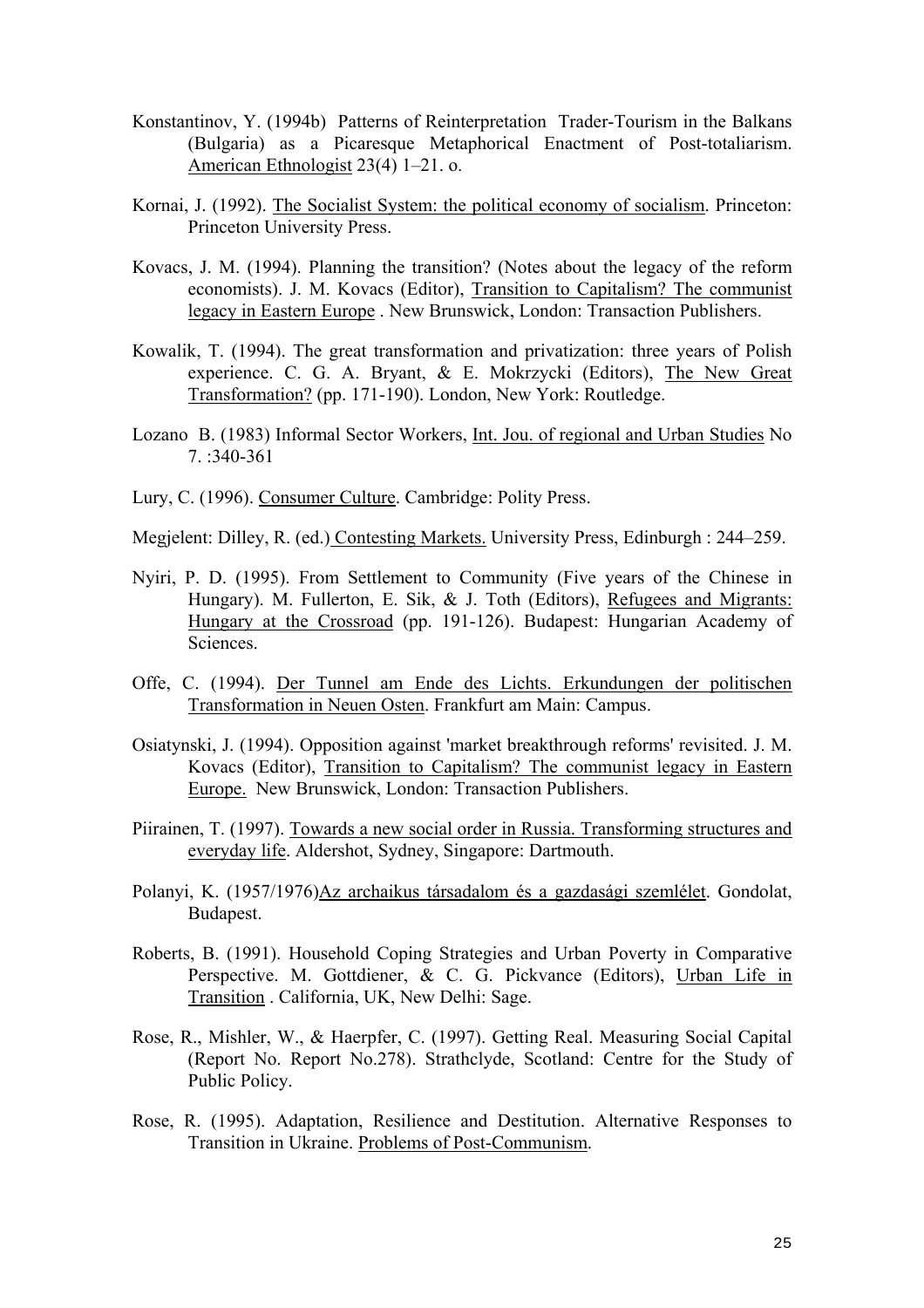- Shields, R. (ed.) (1992) Lifestyle Shopping. The Subject of Consumption London and New York: Routledge
- Sik, E. (1993). From the Second Economy to the Informal Economy. Journal of Public Policy, 12(2), 153-175.
- Sik, E. (1994) 'From Multicoloured to Black and White Economy The Hungarian Second Economy and the Transformation.' International Journal of Urban and Regional Research 18(1): 46–70
- Sik, E. (1995) Measuring the Unregistered Economy in Post-Communist Transformation Euro Social Report No. 52, European Centre, Vienna
- Sik, E. (1996) The Methodology of the Informal Market Research, ILO/Japan Project, Budapest, Manuscript
- Sik, E., (1997) The Spatial Distribution of Informal Market Places and Informal Foreign Traders in Contemporary Hungary. Working Paper No. 280, University of Bielefeld, Sociology of Development
- Sik E. and Czako, A. (1999) The COMECON market place Intenational Journal of Urban and Regional Research, forthcoming
- Simmel, G. (1908) The Stranger in Soziologie, Munich und Leipzig: Dunkce and Humboldt: 685-691
- Stark, D. (1992). Path dependence and privatization strategies in east central Europe. East European Politics and Societies .
- Szalai, A. (1996) Ócskapiac a templom árnyékában. Népszabadság, augusztus 13, 20. oldal
- Szelenyi, I. (1983) Urban inequalities under state socialism Oxford: Oxford University Press
- Szelenyi, I & Kostello, E. (1996) The market transition debate: towards a synthesis American Journal of Sociology 101 (4) , 1082-96
- Tester, K. (Editor) (1994) The Flaneur . London and New York: Routledge.
- Thuen, T. (1999). The significance of borders in the Eastern European transition. International Journal of Urban and Regional Research.
- Wallace, C., Bedzir, V., & Chmouliar, O. (1998). Some Characteristics of Labour Migration in Post-Communist Central Europe Vienna: Institute for Advanced Studies.
- Wallace, C. (1998a).Household work strategies revisited. Working paper, sociology series, Institute for Advanced Studies, Vienna
- Wallace, C. (1998b) Poverty and Migration in East-Central Europe Working paper sociology series, Institute for Advanced Studies, Vienna.